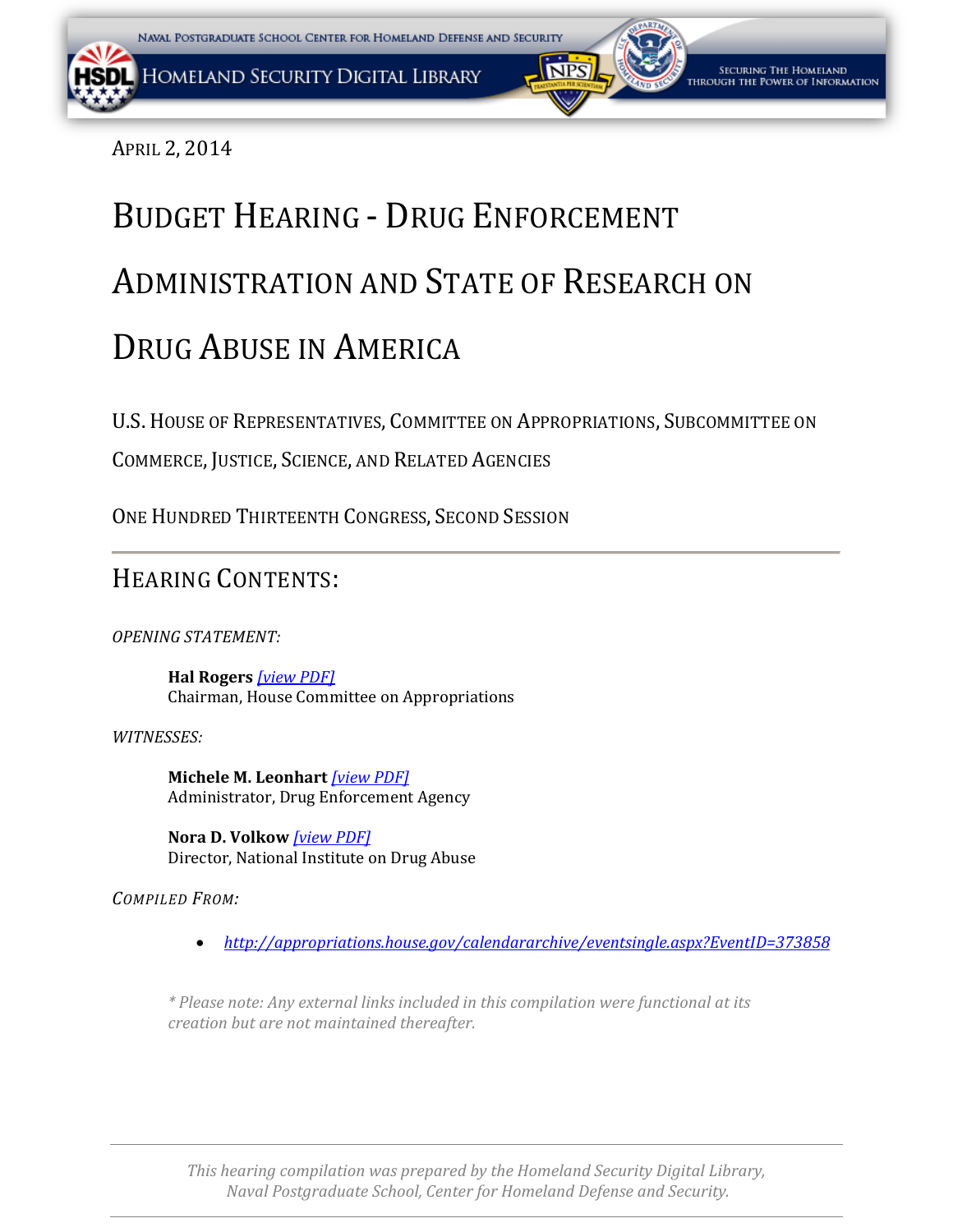#### <span id="page-1-0"></span>**Chairman Hal Rogers FY 2015 Budget Hearing: DEA and State of Research on Drug Abuse in America DEA Administrator Michele Leonhart NIDA Director Nora Volkow April 2, 2014 Opening Statement As Prepared**

Chairman Wolf, thank you for yielding and for holding this critically important hearing with the Drug Enforcement Administration and the National Institute of Drug Abuse. Administrator Leonhart, Dr. Volkow, thank you both for taking time this morning to discuss your respective leadership roles in our country's fight against the terrible scourge of drug abuse. While your backgrounds are certainly very different, your jobs are equally important in employing a multi-faceted anti-drug strategy at the national level that incorporates law enforcement, treatment, education and research.

Administrator Leonhart, DEA has the critical task of implementing our country's federal response to illicit drug use. Your budget request for Fiscal Year 2015 is \$2.018 billion. While the request is essentially flat from last year, I am concerned that you've proposed to absorb some \$75 million in mandatory pay and retirement increases and foreign operations expenses with unspecific, amorphous "administrative reductions." I certainly understand that we must all make difficult decisions in this tough budgetary environment, but the reality is that you've sent your budget over with a \$75 million hole that the Committee will have to fill. This is critically important as we strive to provide the men and women on the front lines with the tools, training, equipment and support necessary to carry out vital anti-drug missions domestically and abroad.

This is particularly important as we continue to fight against the abuse of prescription medications. Chairman Wolf and I have discussed with you and your agency on many occasions the truly devastating impact of prescription drug abuse in small town America. Where I live, it is hard to find someone who hasn't been left in the wake of this scourge. When OxyContin first came to the market in the late 1990s, our towns were completely overrun by pills that had been marketed to doctors as completely safe and resistant to abuse. The pills that were supposed to treat pain were creating pain in the form of addiction, abuse and, tragically, the untimely overdose deaths of far too many mothers, fathers, daughters and sons.

Unfortunately, what once was sequestered in small towns of Appalachian Kentucky and West Virginia has now been characterized by the CDC as a national epidemic. Whether it's rural Vermont, the beaches of South Florida, or the glamorous streets of Hollywood, this crisis knows no socio-economic, gender or racial bounds. It is indiscriminate in its path of destruction, and it will require a coordinated, multipronged approach to finally put a dent in the problem. DEA has been a valued partner in this endeavor, rooting out unscrupulous and bad-acting doctors and drug dealers while sponsoring national take-back days that provide a safe, convenient, and responsible means of disposing of unused prescription drugs. However, challenges persist, and I look forward to hearing from you today about DEA's efforts to combat the illicit diversion of prescription medications and whether you feel these efforts are making a measurable impact in reducing abuse.

In particular, despite some meaningful reforms on the regulatory front, including the up-scheduling of hydrocodone combination products for which the DEA has staunchly advocated, the FDA has recently taken a major step backwards by approving a pure, hydrocodone painkiller without any protections against abuse. The FDA's justifications for defying the recommendations of its own Advisory Panel against approving Zohydro are incredibly weak in my estimation, and I would like to hear how you anticipate Zohydro's entrance into the market will impact the law enforcement community. My region in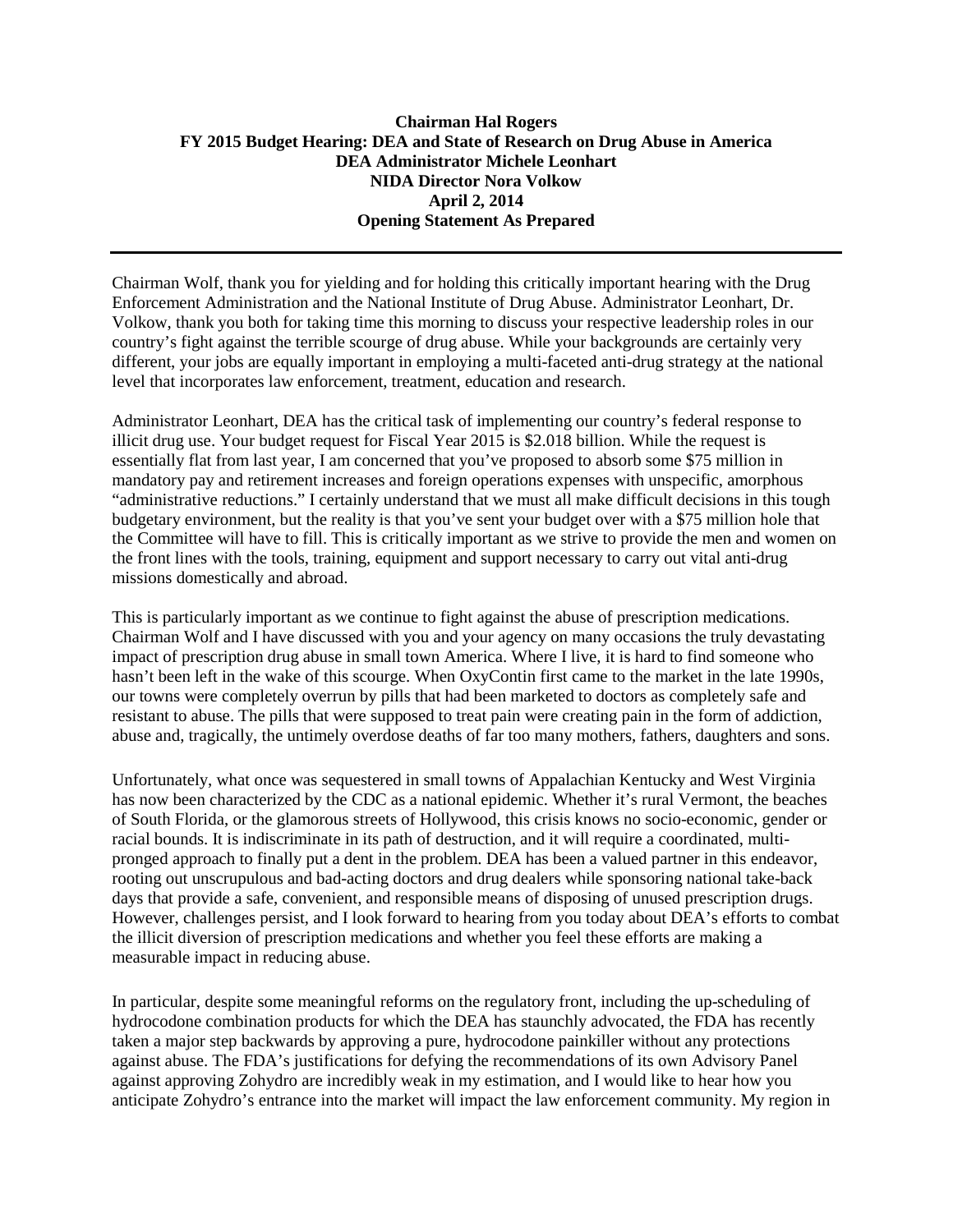Southern and Eastern Kentucky is bracing for a wave of abuse and addiction, and I can only pray that the fears of so many in my community do not come to fruition once this drug becomes a household name.

The approval of Zohydro is particularly egregious because with certain regulatory changes at the federal level and a number of statutory changes at the state level, some regions have experienced some muchneeded relief from the challenges associated with prescription drug abuse. In Kentucky, for example, we saw overdose deaths plateau in 2012 for the first time in a decade. The FDA risks reversing this hardfought progress by allowing a new, crushable pill to flood into our streets.

It is important to note, however, that though we have made some meaningful progress in beating back on prescription drug abuse and misuse, we have seen deaths related to heroin increase by 450% in Kentucky. I know that you have been seeing similar trends on the national scale, and this uptick in heroin abuse is incredibly alarming. It raises important questions about the availability of treatment options for those struggling with addiction and also about the strain on our law enforcement officers who must now grapple with a different type of challenge. Operation UNITE in my congressional district has always approached this problem from the perspective of investigations, treatment and education, and so I look forward to hearing from you about how DEA is addressing these important concerns at the federal level.

On that note, I would like to thank the DEA for its strong representation at the National Rx Drug Abuse Summit which will take place in Atlanta a few short weeks. As Dr. Volkow can surely attest, this conference will bring together our country's best, brightest and most passionate policy makers, scientists, law enforcement officials, and advocates, and I am grateful that DEA and NIDA have lent their voices and expertise to the cause.

Before I conclude, I would be remiss if I did not register my strong concern that this Administration has completely abdicated one of its chief responsibilities under the Controlled Substances Act. Earlier this month, your Deputy Administrator noted that there is no sound scientific, economic or social reason to change our nation's marijuana policies. He further signaled that the Administration should send a clear message to the American people and ensure our public safety by not abandoning the science I am sure Dr. Volkow can discuss ad nauseam. And yet, we've seen the exact opposite: DOJ turning a blind eye to state laws legalizing a Schedule I drug and instructing federal prosecutors to deemphasize marijuana prosecutions. This is simply not acceptable. I am pleased that we'll have the opportunity this morning to hear from leaders in both the scientific and law enforcement communities about this wrong-headed approach to drug enforcement.

Thank you and I look forward to your testimony.

#####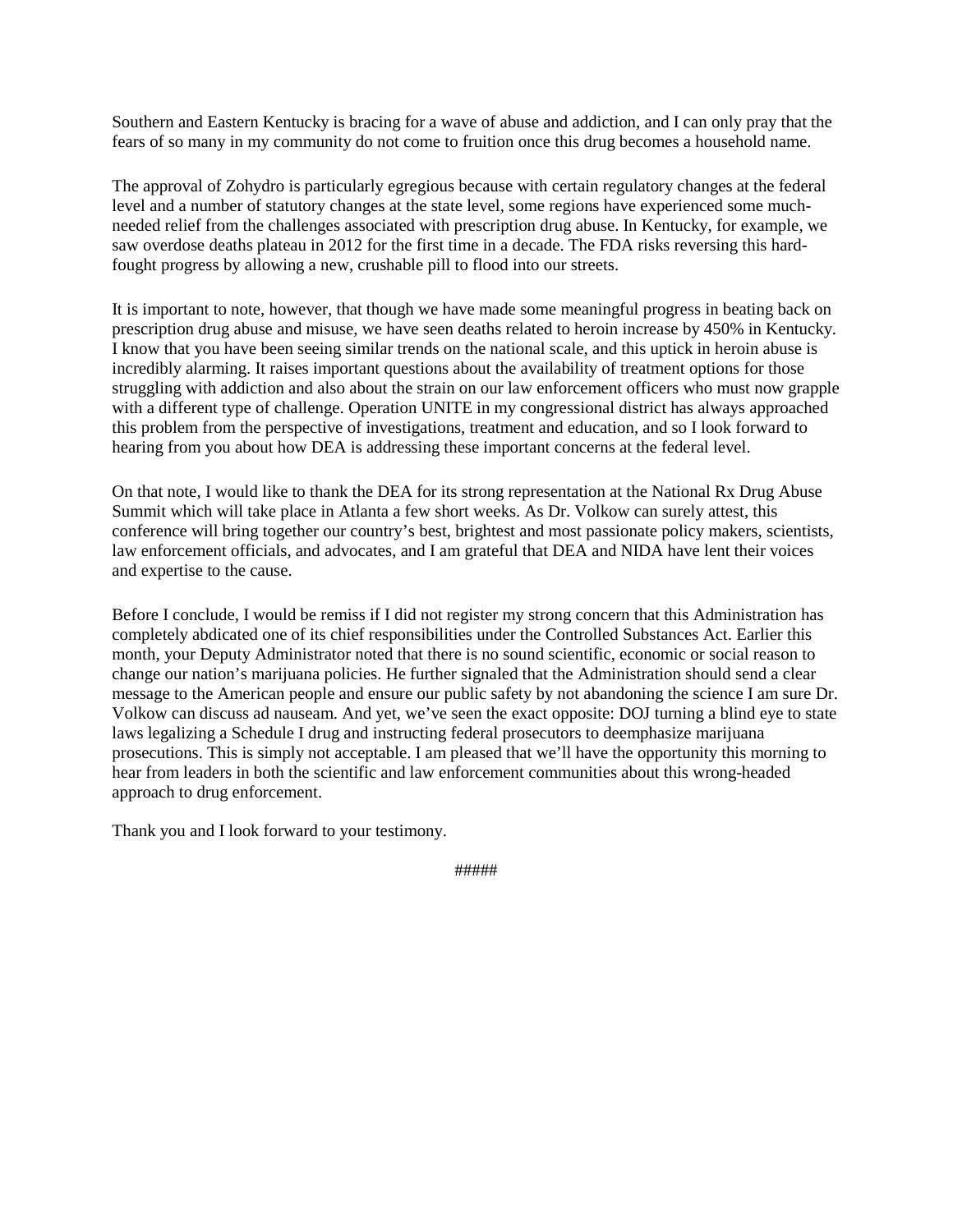#### <span id="page-3-0"></span>STATEMENT OF THE HONORABLE MICHELE LEONHART, ADMINISTRATOR DRUG ENFORCEMENT ADMINISTRATION BEFORE THE UNITED STATES HOUSE OF REPRESENTATIVES COMMITTEE ON APPROPRIATIONS SUBCOMMITTEE ON COMMERCE, JUSTICE, SCIENCE AND RELATED AGENCIES

#### April 2, 2014

Chairman Wolf, Ranking Member Fattah, and Members of the Subcommittee:

Good morning and thank you for allowing me the opportunity to testify on behalf of the President's Fiscal Year (FY) 2015 Budget request for the Drug Enforcement Administration (DEA). I would like to start today by thanking you, Chairman Wolf, for your years of dedicated service to our country. Since this will probably be your last DEA appropriations hearing before your retirement, I would like to express the gratitude of everyone at DEA for your strong support of our agency and its employees over the years. Through your leadership, this subcommittee has provided DEA with the resources we need to disrupt and dismantle the largest drug trafficking organizations in the world. It is my pleasure to appear before you and the other members of the subcommittee today to discuss the important work carried out by DEA's employees across the United States and around the world.

When I appeared before you last year, DEA, like other Federal agencies, was in the process of making many tough decisions. Even though the FY 2014 appropriation provided needed relief, DEA remains conscious of the budget climate and continues to aggressively manage our resources to ensure every dollar is used in the most efficient manner possible. Today, I will highlight some of DEA's recent achievements as well as the most important resource and operational challenges we face going forward.

#### **Recent Arrest of Joaquin Guzman Loera**

The efforts of DEA, and its Federal, state, local, and international law enforcement partners have recently led to several significant accomplishments, including the February 22, 2014, arrest of Joaquin "El Chapo" Guzman Loera, the head of the Sinaloa Cartel, by Mexican authorities. This was a significant achievement for Mexico and a major step forward in our shared fight against transnational organized crime, violence, and drug trafficking. We congratulate the Mexican people and their government on this capture. The DEA and Mexico have a strong partnership, and we will continue to support Mexico in its efforts to improve security for its citizens and continue to work together to respond to the evolving threats posed by transnational criminal organizations.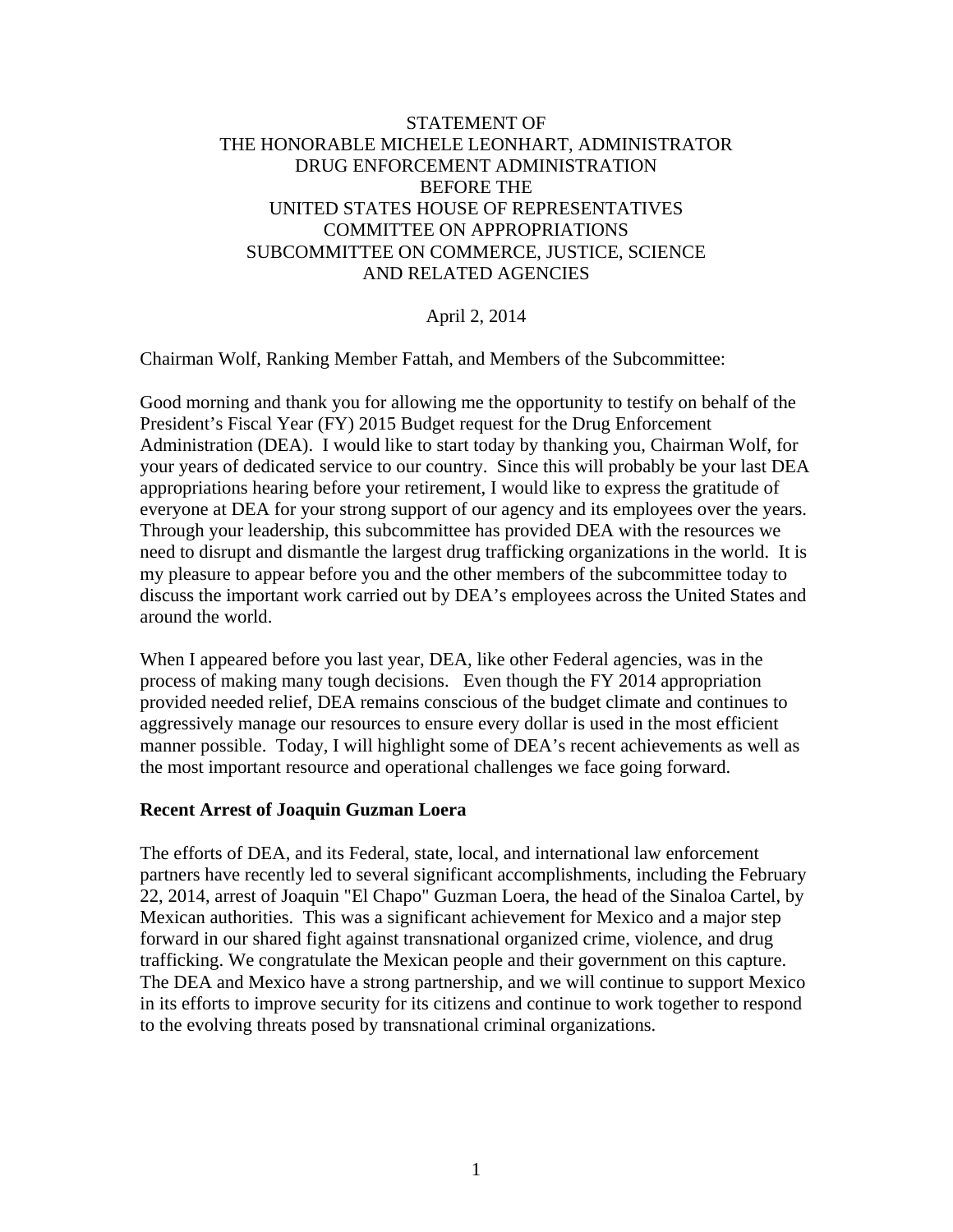#### **Overview of Drug Threat Facing the United States**

Mexican transnational criminal organizations pose the greatest criminal drug threat to the United States; no other group is currently positioned to challenge them. These Mexican poly-drug organizations traffic heroin, methamphetamine, cocaine, and marijuana throughout the United States, using established transportation routes and distribution networks. They control virtually all drug trafficking across the Southwest Border and are moving to expand their share, particularly in heroin and methamphetamine markets.

Heroin poses an increasing threat to the United States. In 2014, 29 percent of respondents to the National Drug Threat Survey said heroin was the greatest drug threat in their areas, as compared to 8 percent in 2007. This annual survey gathers information from a representative sample of over 1,300 state, local, and tribal law enforcement agencies. Increasing demand for heroin is largely being driven by prescription drug abusers switching to heroin because it is more readily available and less expensive.

The threat from prescription drug abuse is persistent and deaths caused by it outnumber those for heroin and cocaine combined.<sup>1</sup> There has also been an increase in fatal and non-fatal heroin overdoses in several metropolitan areas, with some of the overdoses due to heroin tainted with fentanyl, or fentanyl being sold as heroin. Each of these threats is discussed in greater detail below.

#### **DEA's Focus on the Most Significant Drug Trafficking Organizations**

As a single mission agency with responsibility for coordinating United States drug enforcement activities worldwide, DEA focuses on the organizations and principal members of organizations involved in the manufacture or distribution of controlled substances. This entails targeting the world's "Most Wanted" drug traffickers, identified as Consolidated Priority Organization Targets (CPOTs) as well as other Priority Target Organizations (PTOs). As of December 31, 2013, there were 67 CPOTs, a designation conferred by an agreement of the Organized Crime Drug Enforcement Task Force (OCDETF) member agencies. A PTO is a DEA designation given to drug trafficking organizations with an identified hierarchy engaged in the highest levels of drug trafficking and drug money laundering operations with a significant international, national, regional, or local impact. DEA's ultimate objective is to dismantle CPOTs and PTOs so that reestablishment of the same criminal organization is impossible and the source of the drugs they distribute is completely eliminated.

Since we started tracking CPOTs in FY 2003, there have been a total of 179 CPOTs identified by the United States Department of Justice (DOJ). Cumulatively, 135 (75 percent) have been indicted, 99 (55 percent) have been arrested and 55 (31 percent) have been extradited. FY 2013 was a very successful year. Five CPOTs were extradited to the United States, four were arrested overseas and are pending

<sup>&</sup>lt;sup>1</sup> Centers for Disease Control and Prevention (CDC). National Center for Health Statistics.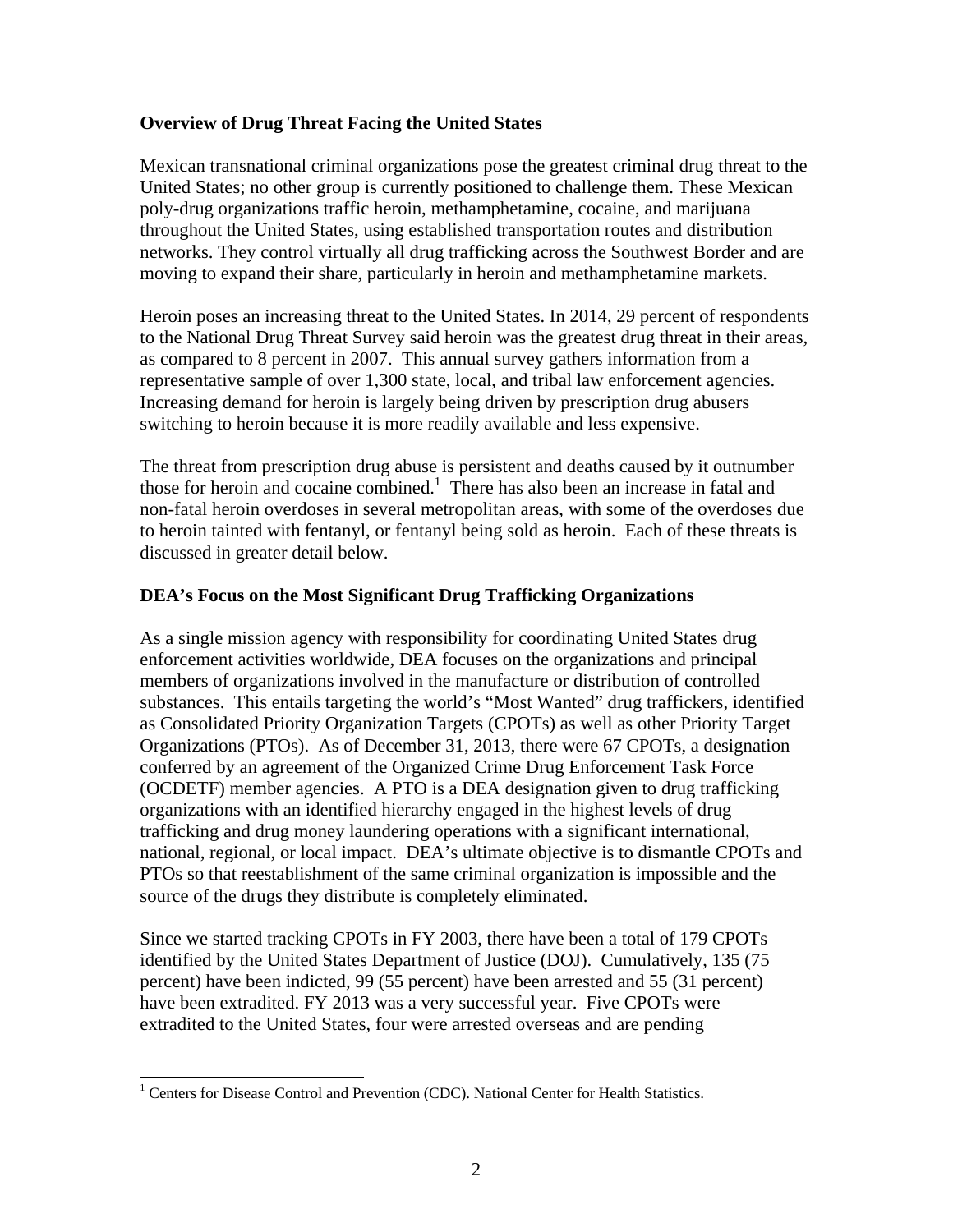extradition, seven were arrested and are in custody outside of the United States, and one CPOT was killed in a gun battle with Mexican law enforcement authorities.

Of the five CPOTs extradited in FY 2013, although all were important, the most significant was likely Daniel Barrera-Barrera (aka Loco Barrera), who was extradited from Colombia in July 2013. For over 20 years, Barrera led a global organization, estimated to consist of thousands of members, and was responsible for distributing hundreds of tons of cocaine throughout the world. Much of Barrera's cocaine was supplied by the Fuerzas Armadas Revolucionarias de Colombia (FARC), a designated foreign terrorist organization. In addition to distributing tons of cocaine, Barrera's organization was among the most violent in South America, responsible for killing and injuring countless people and earning him his nickname "Loco." Barrera was designated a CPOT in 2007 and was considered to be among the last of the Andean Region's true "kingpins." His arrest and extradition to the United States had a significant impact on cocaine trafficking throughout the world.

During FY 2013, DEA disrupted or dismantled 3,422 PTOs, of which 552 were linked to CPOT organizations. This is a 10 percent increase over the 3,120 PTOs disrupted or dismantled in FY 2012. PTO cases are complex, multi-year investigations.

Although CPOTs and PTOs operate around the world, DEA has placed a special emphasis on Mexican drug trafficking organizations because of the dominant role they play in supplying drugs to the United States. DEA focuses on identifying and attacking these organizational structures through communications exploitation, financial investigations, and by gathering information from cooperating sources.

Another country of particular concern is Afghanistan, where DEA works bilaterally with host nation counterparts to identify, investigate, and bring to justice the most significant drug traffickers in Afghanistan and neighboring countries. DEA has made significant strides in achieving its objectives for Afghanistan. In particular, we have seen significant progress with the specialized vetted units we have established with the Counternarcotics Police-Afghanistan (CNP-A). DEA is carefully monitoring the United States military drawdown in Afghanistan. We are working with the interagency community and will adjust our staffing levels and operations there to be commensurate with United States foreign policy missions and the availability of resources to ensure the safety and security of our personnel.

#### **Drugs of Particular Concern**

#### **Prescription Drug Abuse**

Prescription drug abuse is the nation's fastest-growing drug problem. According to the 2012 National Survey on Drug Use and Health (NSDUH), there are an estimated 6.8 million current non-medical users of psychotherapeutic drugs. This represents 29 percent of illicit drug users and is second only to marijuana in terms of popularity. There are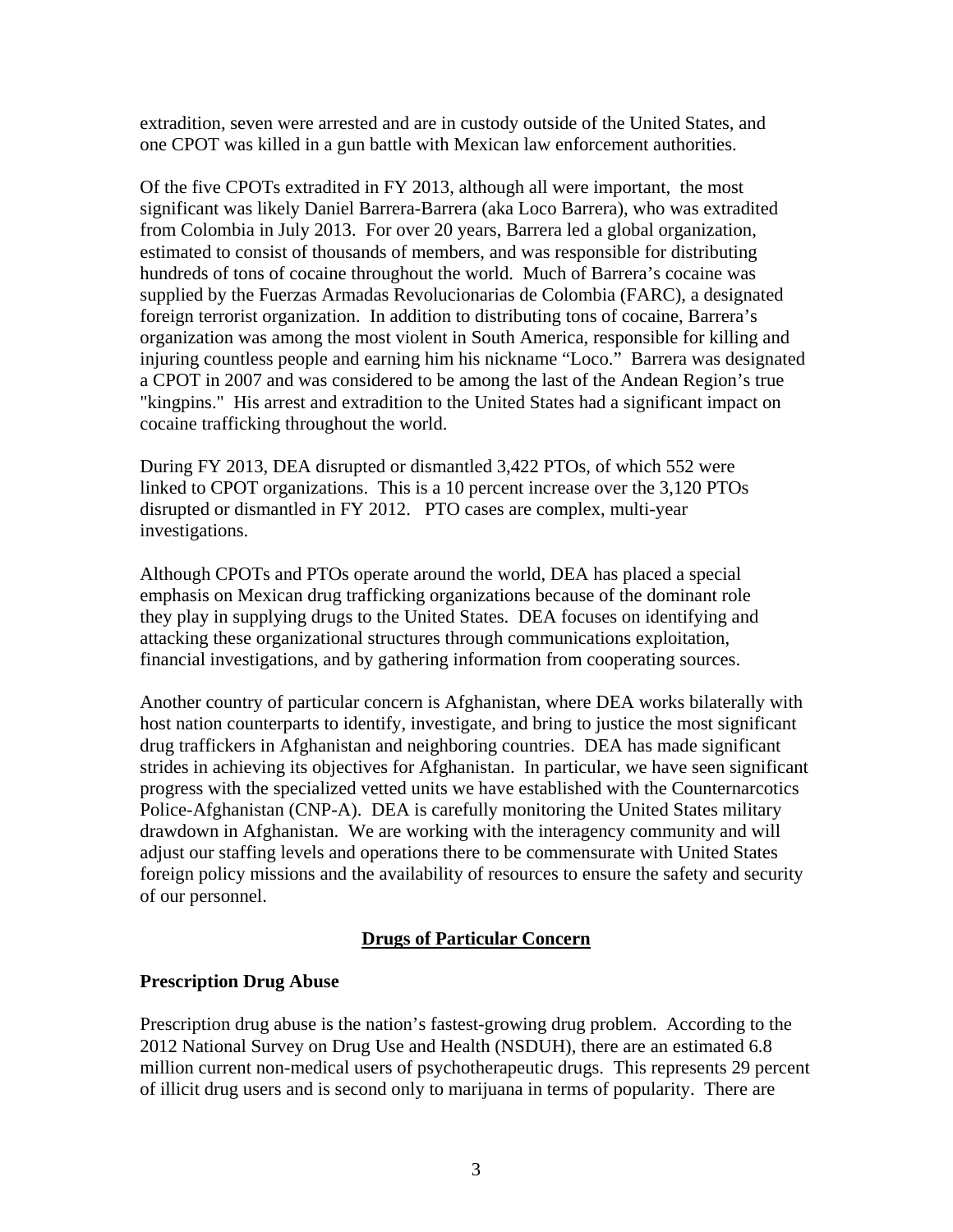more current users of psychotherapeutic drugs for non-medical reasons than current users of cocaine, heroin, and hallucinogens combined.<sup>2</sup>

The percentage of respondents to DEA's National Drug Threat Survey reporting prescription drug abuse as the greatest drug threat facing their communities increased from five percent in 2007 to 22 percent in 2014. Major drug trafficking organizations, street gangs and other criminal groups have become increasingly involved in distributing these drugs because of the enormous profits to be made.

Controlled substance pharmaceuticals are diverted from a variety of sources, but DEA is particularly concerned about rogue pain clinics that are currently diverting millions of doses of prescription controlled substances throughout the United States. Although operating under the guise of pain management or wellness care, their main activity is the unlawful distribution of opiates (hydrocodone and oxycodone), anti-anxiety medications (alprazolam, clonazepam and diazepam), and muscle relaxants (carisoprodol).

To address these pain clinics and other diversion concerns, DEA has implemented a twopronged approach with the expansion of its Tactical Diversion Squads (TDSs), with their full criminal law enforcement authorities, and its Diversion Groups, with their regulatory focus of the Controlled Substances Act (CSA). Between March 2011 and March 2014, DEA increased the number of operational TDSs from 37 to 66. The TDSs and the Diversion Groups will continue to target the pharmaceutical threat through strategic enforcement, more focused regulatory oversight and education of practitioners and registrants concerning identification and correction of weaknesses in the drug delivery system.

During 2013, DEA, together with the United States Attorneys, pursued significant regulatory and civil actions in two cases where registrants violated provisions of the CSA. In April 2013, CVS Pharmacy, Inc. executed an \$11 million settlement agreement in which it agreed to pay a civil penalty for CSA violations and failure to keep proper records of pharmacy sales in Oklahoma. In June 2013, Walgreens Corporation agreed to surrender its DEA registrations and pay \$80 million in civil penalties for the actions by its distribution center and six pharmacies in Florida, which resulted in the diversion of millions of dosage units of oxycodone.

DEA also took another key regulatory step when it published a Notice of Proposed Rulemaking (NPRM) on February 27, 2014, to move hydrocodone combination products (HCPs) from Schedule III to Schedule II because of their high potential for abuse.

In addition to its enforcement efforts, DEA is continuing its very successful National Prescription Drug Take-Back Initiative. Since FY 2011, DEA has conducted seven National Take-Back Days, which have resulted in the removal of a total of 1,733 tons of

 $\overline{a}$ 

<sup>2</sup> Past month users among persons aged 12 or older. *National Survey on Drug Use and Health*: Volume I. Summary of National Findings, published September 2013.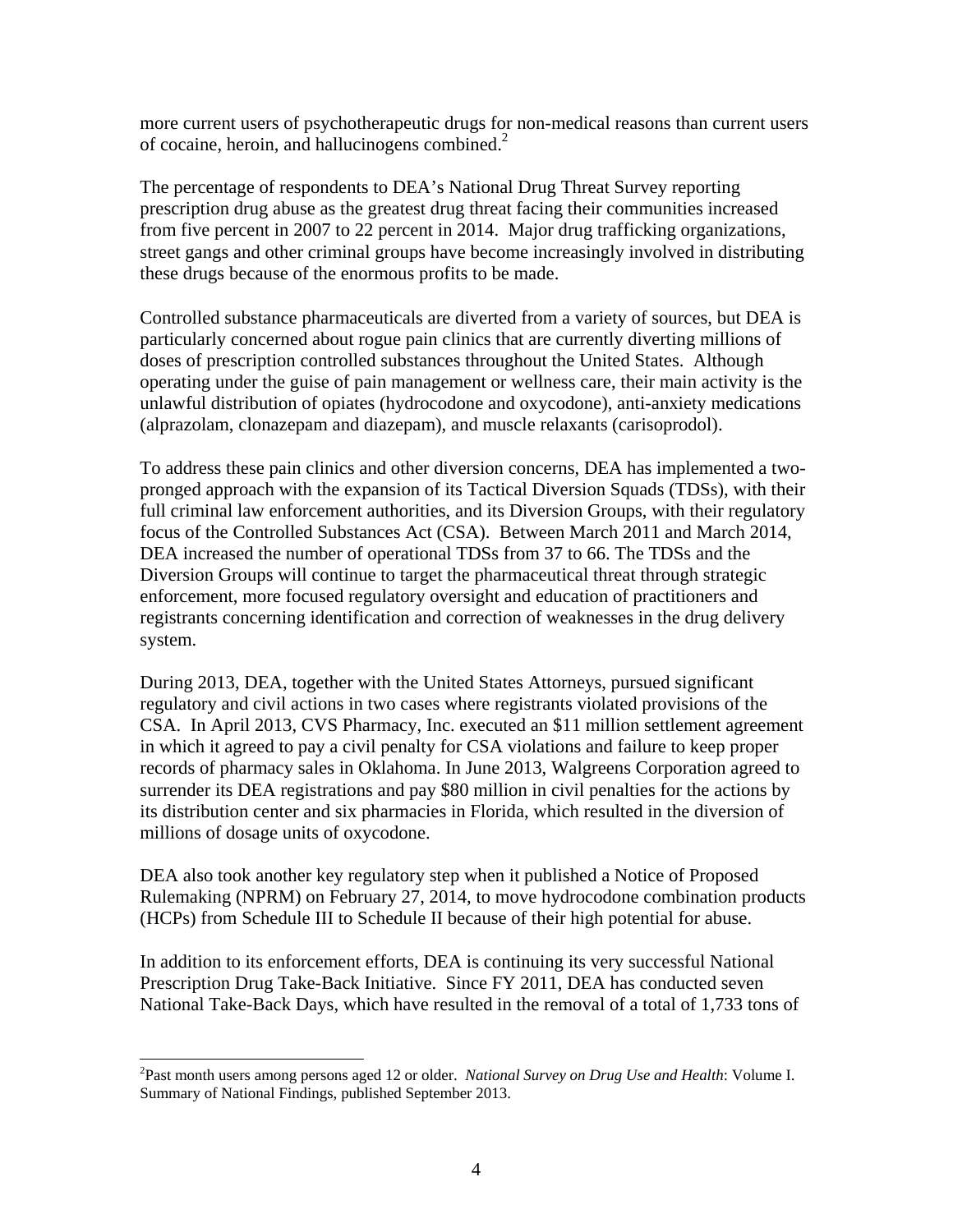medication from circulation. The eighth national take-back day is scheduled for April 26, 2014.

#### **Heroin**

We are all aware of the recent press coverage on the impact of opiate abuse, and in particular, the lives tragically lost due to overdose. Just last month, Attorney General Holder addressed Department of Justice Employees and said, "It's clear that opiate addiction is an urgent – and growing – public health crisis. And that's why Justice Department officials, including the DEA, and other key federal, state, and local leaders, are fighting back aggressively. Confronting this crisis will require a combination of enforcement and treatment."

Prescription opiate abuse can easily lead to heroin use. Black-market sales for prescription controlled substances are typically five to ten times the retail value, with some pills selling for as much as \$80 per tablet. Not surprisingly, some prescription opiate users turn to heroin, which generally costs only \$10 per bag.

According to the most recent NSDUH, there were 335,000 current heroin users in 2012, more than double the number in 2007  $(161,000)$ .<sup>3</sup> There was a 37 percent increase in new heroin initiates between 2008 and 2012.<sup>4</sup> Fatal and non-fatal heroin overdoses are increasing in several metropolitan areas, with some cities, such as Providence, Philadelphia, Chicago, Cleveland, and Minneapolis/St. Paul, reporting overdoses due to heroin tainted with fentanyl or fentanyl being sold as heroin. Fentanyl is approximately 50 times stronger than heroin<sup>5</sup> and can cause even experienced users to overdose.

Since 2008, DEA has been reporting an increase in heroin use by teens and young adults who began their cycle of abuse with prescription opiates. United States healthcare providers and the victims they treat are confirming this increase. Opiate addicts are anecdotally known to switch back and forth between prescription opioids and heroin, depending on price and availability. Those prescription opioid abusers who have recently switched to heroin are at higher risk for accidental overdose. Unlike with prescription drugs, heroin purity and dosage amounts vary, and heroin is often cut with other substances, all of which could cause inexperienced users to accidentally overdose.

DEA continues to take action against the traffickers that supply heroin throughout the United States. During *Operation Green Treasure* DEA, with the assistance of its domestic and international law enforcement partners, targeted a Mexican drug trafficking organization responsible for trafficking large quantities of heroin into the United States monthly and Colombian nationals who are responsible for laundering the illicit profits. Between June 2013 and January 2014, *Operation Green Treasure* resulted in the seizure

 3 Past month heroin use among persons aged 12 or older, *National Survey on Drug Use and Health*, 2007 to 2012.

<sup>4</sup> Persons aged 12 or older who used heroin for the first time within the past year, *National Survey on Drug*  Use and Health.

 $<sup>5</sup>$  Fentanyl analogs (acetyl fentanyl, methyl fentanyl) can be much stronger.</sup>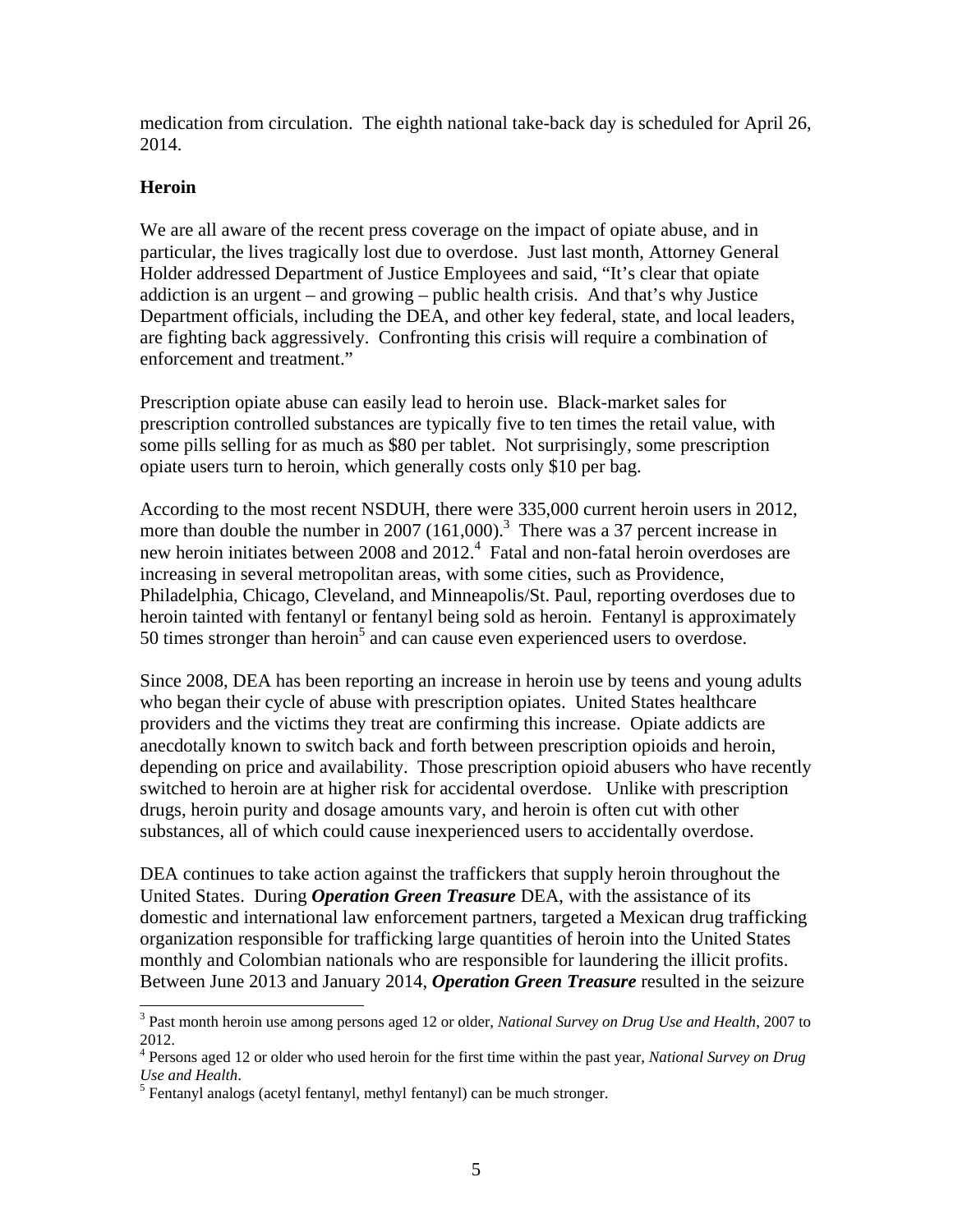of 52 kilograms of heroin and nearly \$500,000 in currency form traffickers operating in New York and Illinois.

#### **Cocaine**

Overall use of cocaine by the American population has dropped significantly. According to the most recent NSDUH, the number of past month users of cocaine has dropped 32 percent since 2006.<sup>6</sup> The Monitoring the Future study, the most important youth survey on drug use in America, reports that the perceived availability of cocaine among high school seniors has dropped by nearly 50 percent since its peak in 1989.<sup>7</sup> According to the Center for Disease Control and Prevention, unintentional overdose deaths in the United States related to cocaine dropped 42 percent from 2006 to 2010.<sup>8</sup>

Cocaine availability in recent years has remained at lower levels than pre-2007, when the trend of lower cocaine availability began. Cocaine seizure rates nationwide and at the Southwest Border also remain lower than before 2007. Analysis of purchased cocaine exhibits analyzed by DEA laboratories clearly reinforces this trend. This analysis shows that from 2007 to 2012 the price per pure gram of cocaine has increased 160 percent, while the purity has decreased 34 percent. Indeed, cocaine purity over the past few years dropped to levels not seen since reporting began in 1981, indicative of a significant disruption in the United States cocaine market.

One example of DEA's work against cocaine traffickers is *Operation Lockdown*, which began in 2008 and involves DEA offices around the world. The success of this multijurisdictional, multi-agency operation depended on timely cooperation between domestic and foreign law enforcement entities throughout Colombia, Guatemala, Mexico, Panama, and United States. To date, *Operation Lockdown* has resulted in 185 arrests, to include CPOTs Giorgio Cheaitelly and Fernain Rodriguez-Vasquez, the seizure of four cocaine labs, 7,379 kilograms of cocaine, 2 kilograms of heroin, 2 pounds of methamphetamine, \$25.9 million in bulk currency, and \$11.1 million in laundered drug proceeds, \$1.3 million in financial instruments, \$4.8 million in other assets, 40 vehicles, and 14 weapons. Rodriguez-Vasquez was the leader of a Colombia-based international organization that supervised the production, transportation, and distribution of multiple tons of cocaine annually in Colombia, Central America and the United States.

#### **Synthetic Drugs**

In recent years, a growing number of dangerous, addictive, synthetic drug products that are created in Asia and Eastern Europe have been introduced into the domestic marketplace. These include synthetic cannabinoids (commonly referred to as "Spice" or "K2") and synthetic cathinones (commonly referred to as "bath salts" or "glass cleaners")

 6 Past month cocaine use among persons aged 12 or older, *National Survey on Drug Use and Health*, 2006 to 2012.

<sup>&</sup>lt;sup>7</sup> The proportion of 12th graders saying that it would be "fairly easy" or "very easy" for them to get cocaine if they wanted some, *Monitoring the Future*, 1989 to 2013.

<sup>&</sup>lt;sup>8</sup> CDC, National Center for Health Statistics.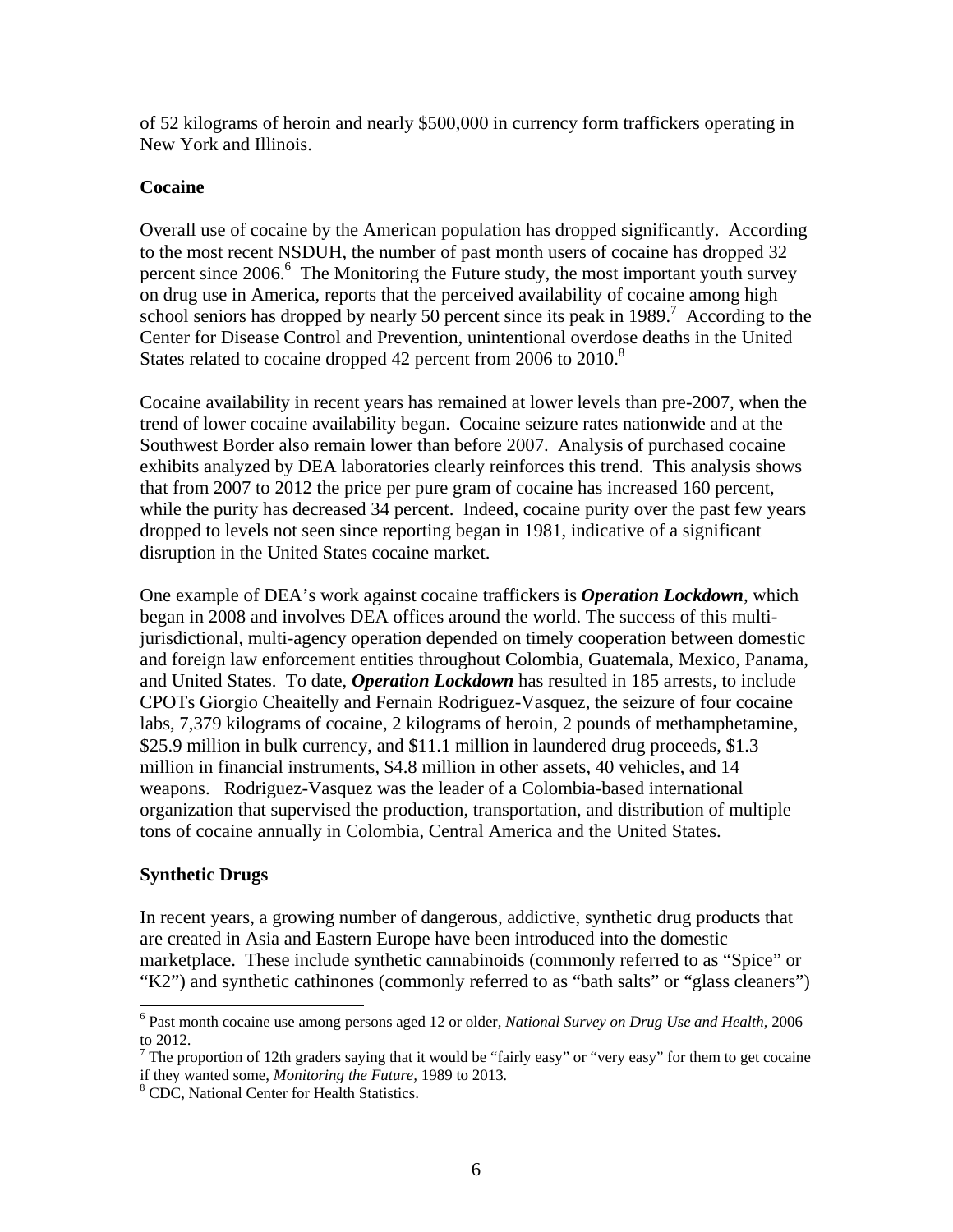which are marketed and sold as household products in retail outlets and on the Internet. These products are purposely created to circumvent the CSA and are marketed to kids and young adults as legal alternatives to controlled illicit substances. DEA has taken steps to control the problem of synthetic designer drugs through scheduling and enforcement actions; however, new synthetics enter the marketplace on a regular basis. We estimate that there are currently 200 non-controlled synthetic designer substances representing every illicit class of drug in the marketplace today.

In 2012, DEA Special Operations Division (SOD) coordinated a national takedown of *Operation Log Jam,* the first nationwide Federal, state and local law enforcement action targeting distributors of synthetic designer drugs in the United States and abroad. Enforcement actions in 115 cities in 32 states resulted in the seizure of approximately 12,000 pounds (five million packets) of synthetic cathinones and cannabinoids, \$45 million in United States currency and approximately 100 arrests. This was followed by *Project Synergy*, a large, multi-jurisdictional enforcement operation targeting drug trafficking organizations involved in the illegal distribution of synthetic designer drugs in the United States and abroad. In June 2013, nationwide enforcement actions were conducted by DEA and its partners in 45 cities within the United States, resulting in 227 arrests, and the seizure of over \$51 million in cash and assets, along with approximately 11,000 kilograms of synthetic drugs such as synthetic cathinones and cannabinoids.

#### **Methamphetamine**

Methamphetamine availability is increasing in the United States. In 2014, 32 percent of National Drug Threat Survey respondents said methamphetamine was the greatest drug threat in their area; this was higher than for any other drug. Further, 41 percent said methamphetamine was highly available, meaning the drug is easily obtained at any time. High methamphetamine availability is directly related to high levels of methamphetamine production in Mexico. The number of methamphetamine labs seized in Mexico has increased significantly since  $2008$ , and methamphetamine seizures at the Southwest Border increased more than three-fold over the past five years.<sup>10</sup> Mexican-produced methamphetamine has extremely high purity and potency levels. During 2012, the System to Retrieve Evidence from Drug Evidence (STRIDE) reported that retail pergram purity levels averaged close to 90 percent while prices remained low.

Although the vast majority of methamphetamine sold in the domestic market is distributed by Mexican traffickers operating super labs, a significant amount of law enforcement resources continue to be expended on domestic small toxic methamphetamine laboratories operating throughout the United States. There were seizures of 11,017 clandestine laboratories in 2013 and we expect this number to increase as we accept late reporting from state and local agencies. The biggest concentration of clandestine methamphetamine laboratories is still clustered in the Midwest, with Indiana,

<sup>&</sup>lt;sup>9</sup> The Government of Mexico seized 19 meth labs in 2008; they seized 267 in 2012.

<sup>&</sup>lt;sup>10</sup> Seizures reported in the National Seizure System (NSS) by federal, State and local agencies, FY 2009 to FY 2013.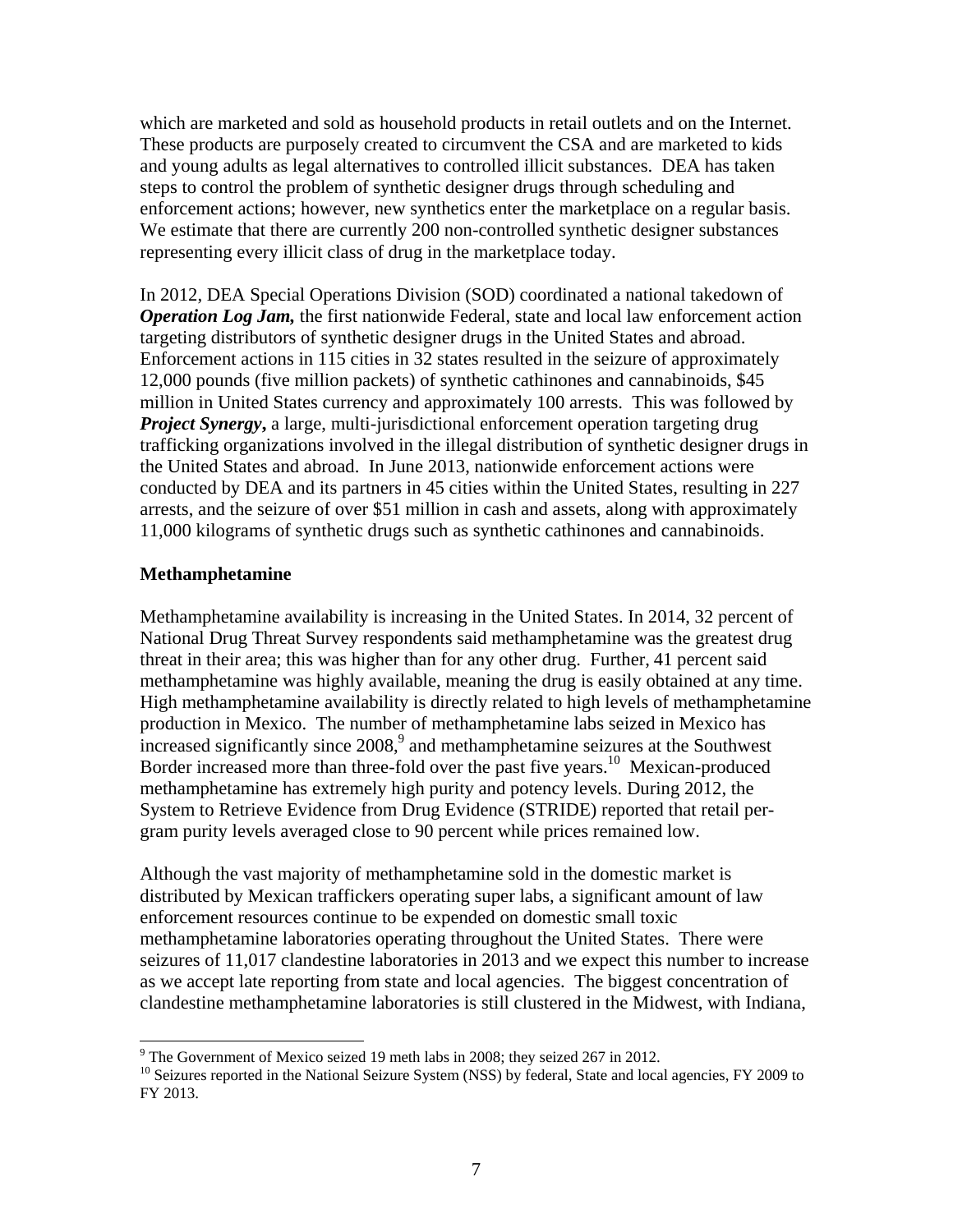Missouri, Tennessee, Ohio and Illinois leading the country with a combined total of over 6,200 clandestine lab seizures in 2013, accounting for over half of the seizures that year.<sup>11</sup> The vast majority of these labs are producing methamphetamine using over the counter (OTC) pseudoephedrine products as the primary precursor chemical. Pseudoephedrine is generally purchased from pharmacies. Individual states continue to struggle with the unabated availability of pseudoephedrine despite the sales restrictions instituted through the Combat Methamphetamine Epidemic Act and electronic tracking systems utilized by some of the states. The damage that these laboratories inflict on our communities, the loss of life due to addiction, health care costs, and the number of children affected has taken a serious toll on the economic and physical well-being of our states. States continue to look at more restrictive measures to combat methamphetamine manufacture to include placement of the pseudoephedrine OTC products within a state controlled substance schedule such as Oregon and Mississippi have done.

#### **Marijuana**

 $\overline{a}$ 

Marijuana is the most commonly abused drug in the United States. More people use marijuana than all other illicit drugs combined. With the increased use has come an increase in medical consequences. There was a 48 percent increase in marijuana-related emergency department visits between 2007 and 2011. Marijuana only slightly trailed cocaine as the most frequently-cited drug in emergency room visits.<sup>12</sup>

The abuse of marijuana concentrates ("wax," "butane honey oil," etc.) is also increasing throughout the United States. These concentrates can be abused using e-cigarettes or consumed as edibles, and have significantly higher THC levels than leaf marijuana. In 2013, the THC content of leaf marijuana averaged 14 percent while the THC content of marijuana concentrates averaged 54 percent, with some samples reported as high as 99 percent. Highly flammable butane gas is used to extract the THC from the marijuana leaf, and has resulted in home explosions, injuries, and deaths.

Both domestically and internationally, DEA is working with our law enforcement partners to combat these threats. Consistent with the marijuana enforcement guidance the Department issued to all federal prosecutors and law enforcement agents on August 29, 2013, DEA continues to aggressively enforce the CSA and does so by focusing on the eight enforcement priorities outlined in the guidance. This includes, among other things, investigating and preventing the distribution of marijuana to minors, preventing revenue from the sale of marijuana from going to criminal enterprises, gangs, and cartels, as well as preventing state-authorized marijuana activity from being used as a cover or pretext for the trafficking of other illegal drugs or other illegal activity.

 $11$  Clandestine methamphetamine laboratory seizure incidents reported to the NSS.

<sup>&</sup>lt;sup>12</sup> Drug Abuse Warning Network (DAWN), 2011: National Estimates of Drug-related Emergency Department Visits.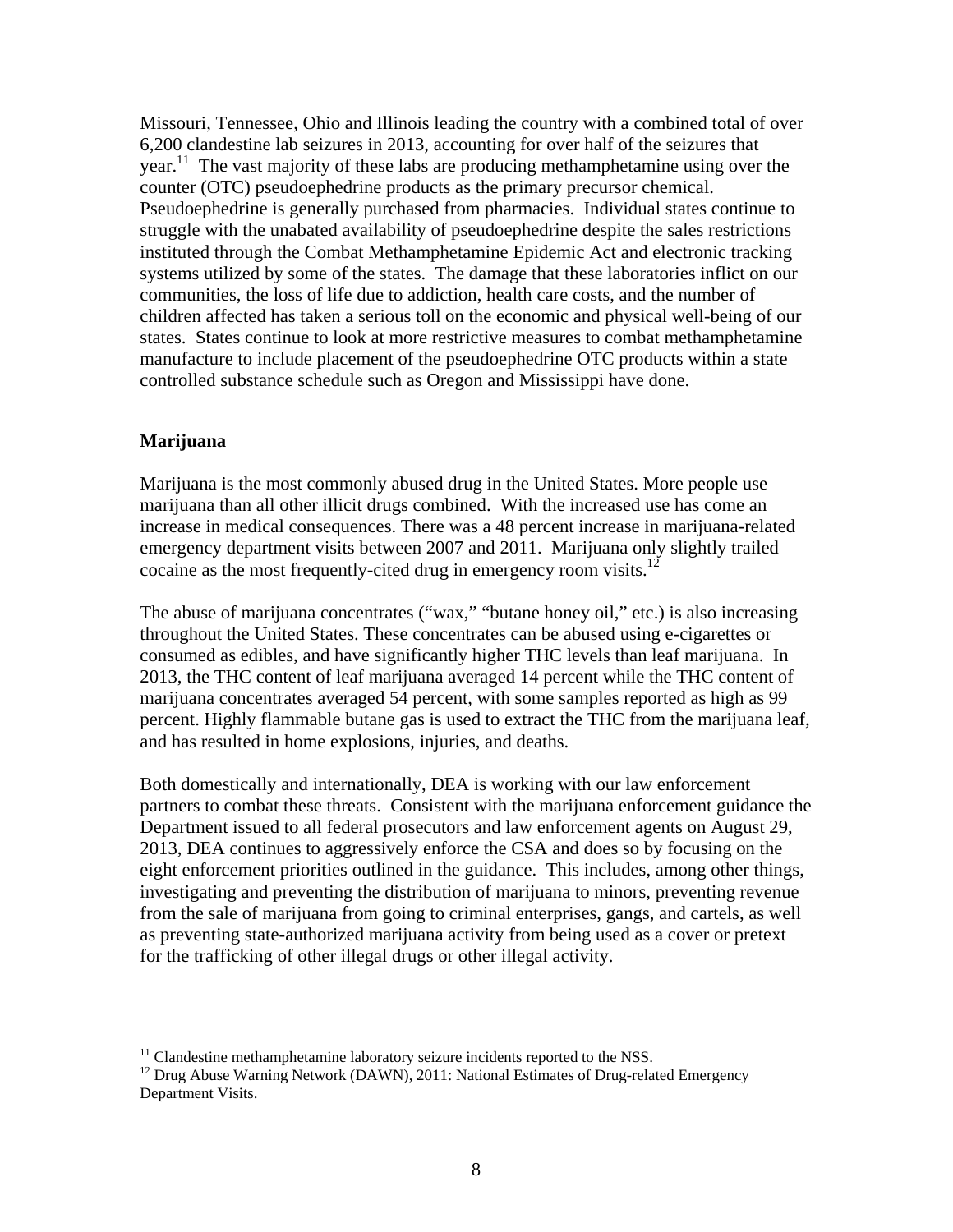For example, on January 8, 2014, DEA agents, working jointly with our law enforcement partners, arrested Baltazar Garcia and two other individuals, resulting in the disruption of his methamphetamine trafficking organization. Since 2012, the Garcia organization distributed at least 40 pounds of methamphetamine and 40 kilograms of cocaine per month in Bakersfield and Oakland, California. Garcia laundered profits from his methamphetamine and cocaine trafficking activities through a medical marijuana dispensary he operated in Bakersfield, California. Garcia also operated an indoor grow house where marijuana was cultivated for distribution from his medical marijuana dispensary. A search warrant at the facility resulted in the seizure of 400 marijuana plants. To date, this 16-month OCDETF/PTO investigation, dubbed *Operation Young Guns*, has resulted in the arrest of 12 individuals and the seizure of four kilograms of cocaine, 40 pounds of methamphetamine, 25 pounds of marijuana, 400 marijuana plants, \$4,000 in United States currency, and four firearms.

On February 20, 2014, DEA agents seized a warehouse in Denver valued at \$1.1 million. The warehouse was used by members of the Conley Hoskins Drug Trafficking Organization to cultivate and process marijuana. The next day agents served seizure warrants on ten bank accounts in Denver and three in Chicago resulting in the seizure of \$1 million. The accounts contained illegal marijuana proceeds associated with the organization. Since January 2010, the Hoskins organization had been distributing at least 106 pounds of marijuana per month through local "medical marijuana" dispensaries under the guise of Colorado's medical marijuana laws. The organization also used financial institutions inside and outside Colorado to launder illicit marijuana proceeds.

#### **Putting it in Context**

The current picture of drug availability and abuse in the United States is mixed. We have had many notable successes, such as with cocaine, but serious concerns remain, including with regard to the abuse of heroin and prescription drugs. It is important to evaluate today's conditions in the context of those that existed when the nation began its "War on Drugs" in the 1970s. In that context, it is clear that, while still very serious, the national drug abuse problem is substantially smaller than it used to be, and progress continues to be made:

- According to the most recent NSDUH, the overall rate of illicit drug use in America has dropped by 35 percent since 1979.<sup>13</sup>
- More recently (since 2006), the number of current users of any illicit drug other than marijuana has dropped 8 percent. Driving this decline have been decreases in the number of current users of cocaine (32 percent) and methamphetamine (40 percent). $^{14}$

 $\overline{a}$ 13 Percentage of past month illicit drug use among persons aged 12 or older, *National Survey on Drug Use*  and Health (formerly the *National Household Survey on Drug Abuse*), 1979 to 2012.<br><sup>14</sup> Past month illicit drug use among persons aged 12 or older, *National Survey on Drug Use and Health*,

<sup>2006</sup> to 2012.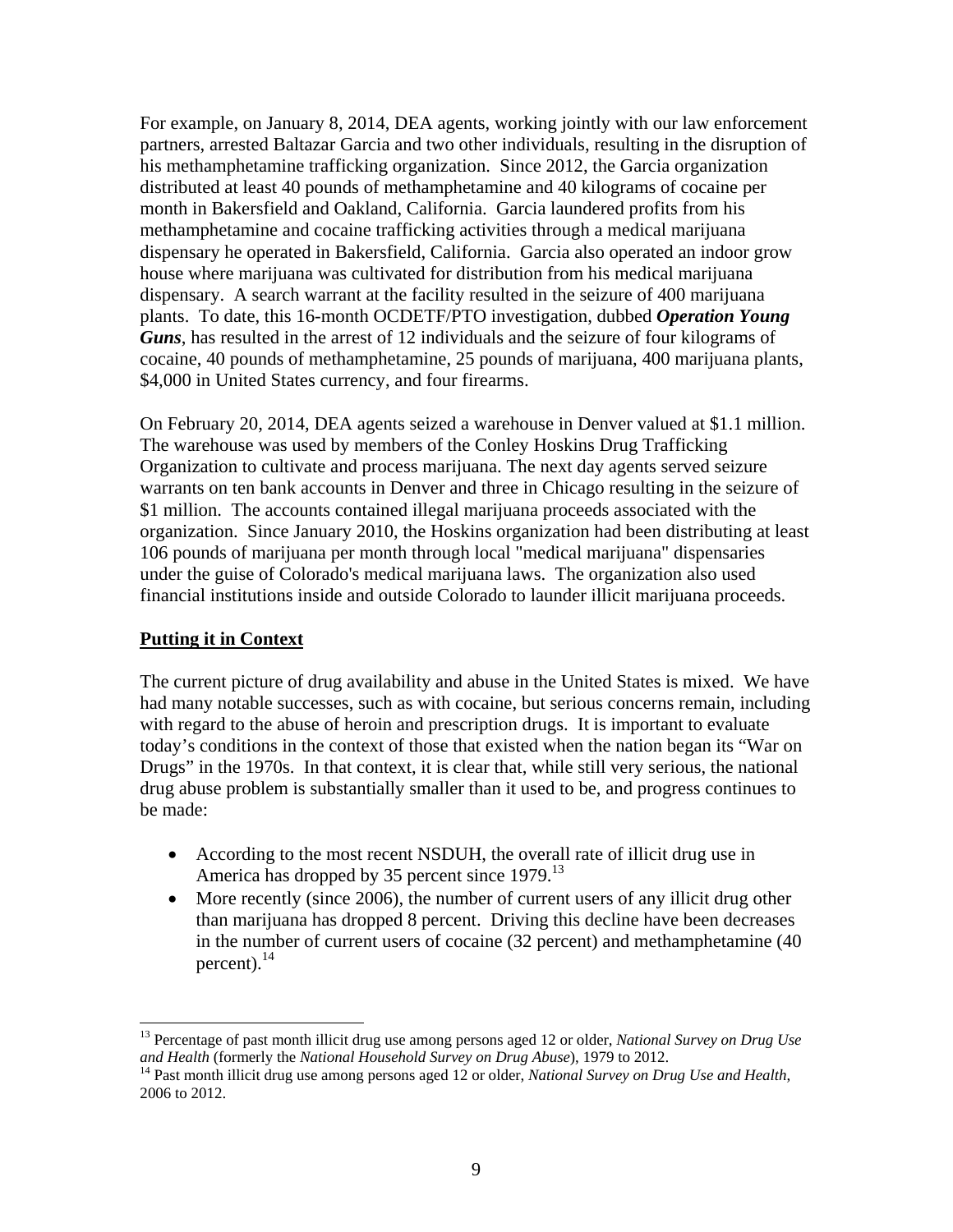• The Monitoring the Future study, the most important youth survey on drug use in America, has shown that the overall rate of illicit drug use among high school seniors has also fallen by 35 percent since 1979.<sup>15</sup>

These statistics demonstrate that through an effective drug control strategy, the vast majority of the public will choose not to consume harmful drugs. DEA believes in a balanced strategy of enforcement, prevention and treatment. And we continue to have great success in dismantling the world's biggest drug trafficking organizations, as indicated by the examples included in this testimony. The names mentioned earlier – Joaquin "El Chapo" Guzman Loera and Daniel "Loco" Barrera-Barrera – were two of the world's most notorious drug kingpins. Their capture demonstrates that no one is beyond the reach of dedicated law enforcement investigators.

#### **Successful Strategies**

#### **Partnerships**

DEA's successes against CPOT and PTO targets would not be possible without the strong working relationships we maintain with our international, Federal, state, local, and tribal law enforcement counterparts. These interagency agreements act as force multipliers, drawing on the expertise and assistance of other agencies. DEA currently leads 190 state and local task forces staffed with DEA Special Agents and over 2,100 state and local task force officers who are deputized with Title 21 federal drug enforcement authority. DEA is also the lead agency in 78 percent of all OCDETF investigations, and participates in 86 percent of the OCDETF investigations.

DEA has 86 offices in 67 foreign countries and more than 700 onboard employees stationed overseas. DEA's cooperative partnerships with foreign nations help these nations develop more effective drug law enforcement programs which ultimately benefit the United States. One of DEA's most significant international initiatives is the Sensitive Investigative Unit (SIU) program, a comprehensive international drug enforcement initiative involving thirteen countries critical to DEA's mission. These units are staffed by over 1,000 host nation drug law enforcement investigators and are supported by over 65 DEA Special Agent Advisors and Intelligence Analysts. SIUs conduct high level narcotics investigations targeting international trafficking organizations with a nexus to the United States. DEA also has a Formal Vetted Unit Program (FVU) which puts host nation counterparts through the same vetting process as an SIU and an abbreviated training course. The FVUs allow DEA to increase its global footprint while teaming with the Departments of Defense and State for the necessary funding. If an FVU meets all requirements and functions at an acceptable level, it can be converted to an SIU.

An important component of DEA's international success is the DEA-led International Drug Enforcement Conference (IDEC) which we have held annually for the past 30

 $\overline{a}$ <sup>15</sup> Long-term trends in 30-day prevalence of illicit drug use in grade 12, *Monitoring the Future*, University of Michigan, 1979 to 2012.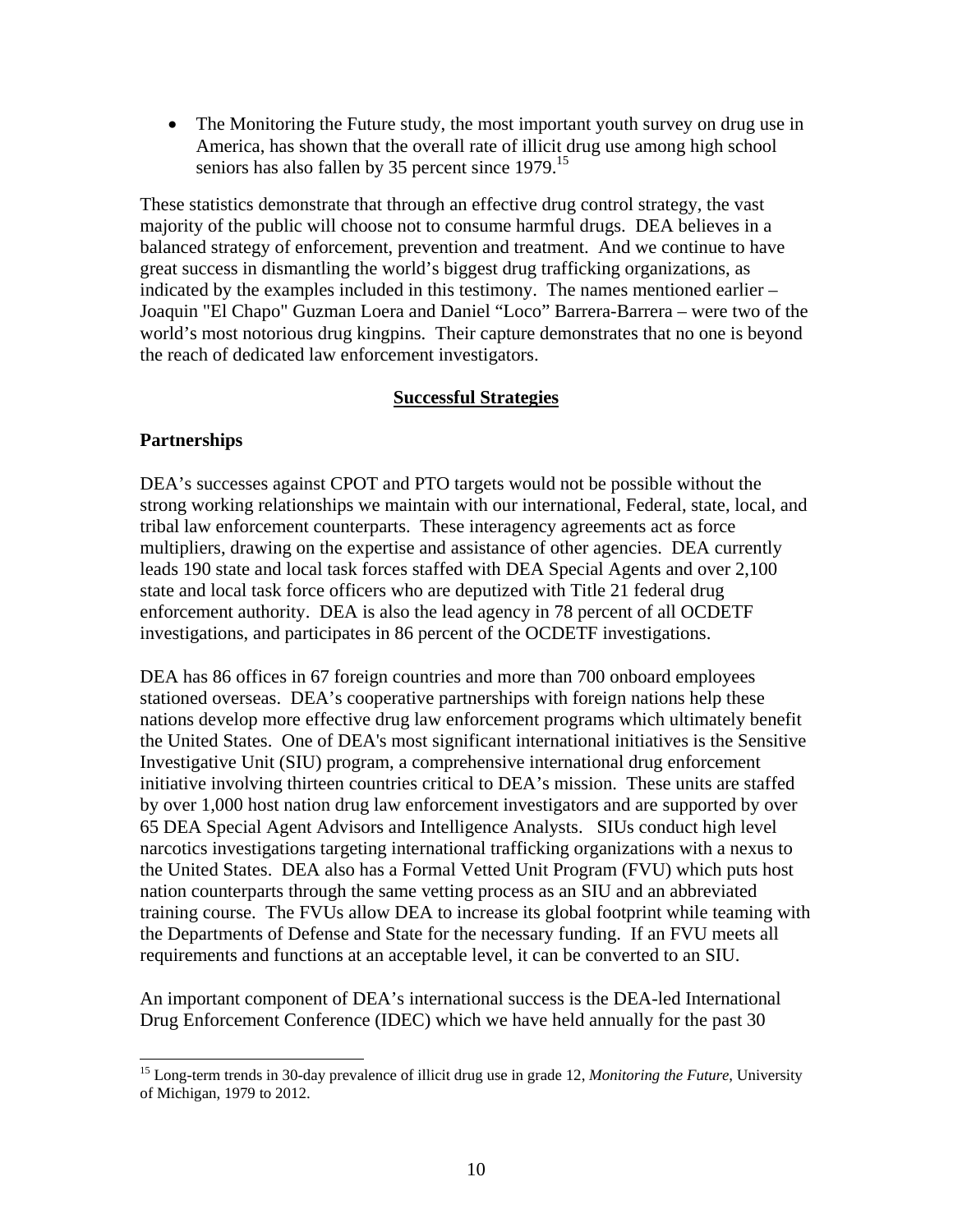years. IDEC brings together the top drug law enforcement leaders from over 100 nations for intelligence sharing and case prioritization. During the conferences, DEA and partner nations exchange information on CPOTs and priority targets. IDEC develops and nurtures important relationships between DEA and participating countries, facilitating future joint actions aimed at drug trafficking, narco-terrorism and other threats.

#### **Information Sharing and De-confliction**

Intelligence sharing, de-confliction, and cooperation between Federal, state, and local law enforcement partners is the key to combating transnational organized crime. Two important tools DEA has to accomplish this are SOD and the El Paso Intelligence Center (EPIC).

With 27 United States law enforcement agencies plus two foreign countries represented at SOD, DEA brings together the law enforcement operations of the participating agencies to dismantle drug trafficking organizations by exploiting their command and control communications. SOD facilitates coordination and communication among offices and agencies with overlapping investigations to ensure intelligence is shared between the participating agencies. SOD also plays a vital role in coordinating many of the Department's violent crime and international organized crime investigations. An example of SOD's role in coordinating large, multijurisdictional enforcement operations is *Project Below the Beltway.* This initiative combined 411 investigations in 79 United States cities and 12 foreign cities to target the Sinaloa and Juárez Cartels and other drug trafficking organizations and gangs throughout Mexico and the United States. *Project Below the Beltway* resulted in 3,780 arrests and the seizure of 6,100 kilograms of cocaine, 10,284 pounds of methamphetamine, 1,619 pounds of heroin, 349,304 pounds of marijuana, and nearly \$150 million in United States currency.

EPIC is a multi-agency national law enforcement intelligence center that emphasizes timely and expeditious support to law enforcement efforts in the Western Hemisphere and in particular along the Southwest Border. Twenty-five federal, state, and local agencies as well as the governments of Mexico and Colombia are represented at EPIC. Through the Watch, a 24-hour communications center that offers simultaneous searches of 11 databases to support investigations, and other 24-hour intelligence operations, EPIC provides immediate information from participating agencies' databases to law enforcement personnel and analysts in support of tactical and operational activities, deconfliction, and officer safety. EPIC has sharing relationships with law enforcement agencies in all 50 states and partner organizations in the international law enforcement community.

#### **Financial Investigations**

DEA places a high priority on financial drug investigations by targeting the financial infrastructure of major drug trafficking organizations and members of the financial community who facilitate the laundering of their proceeds. By seizing drug proceeds,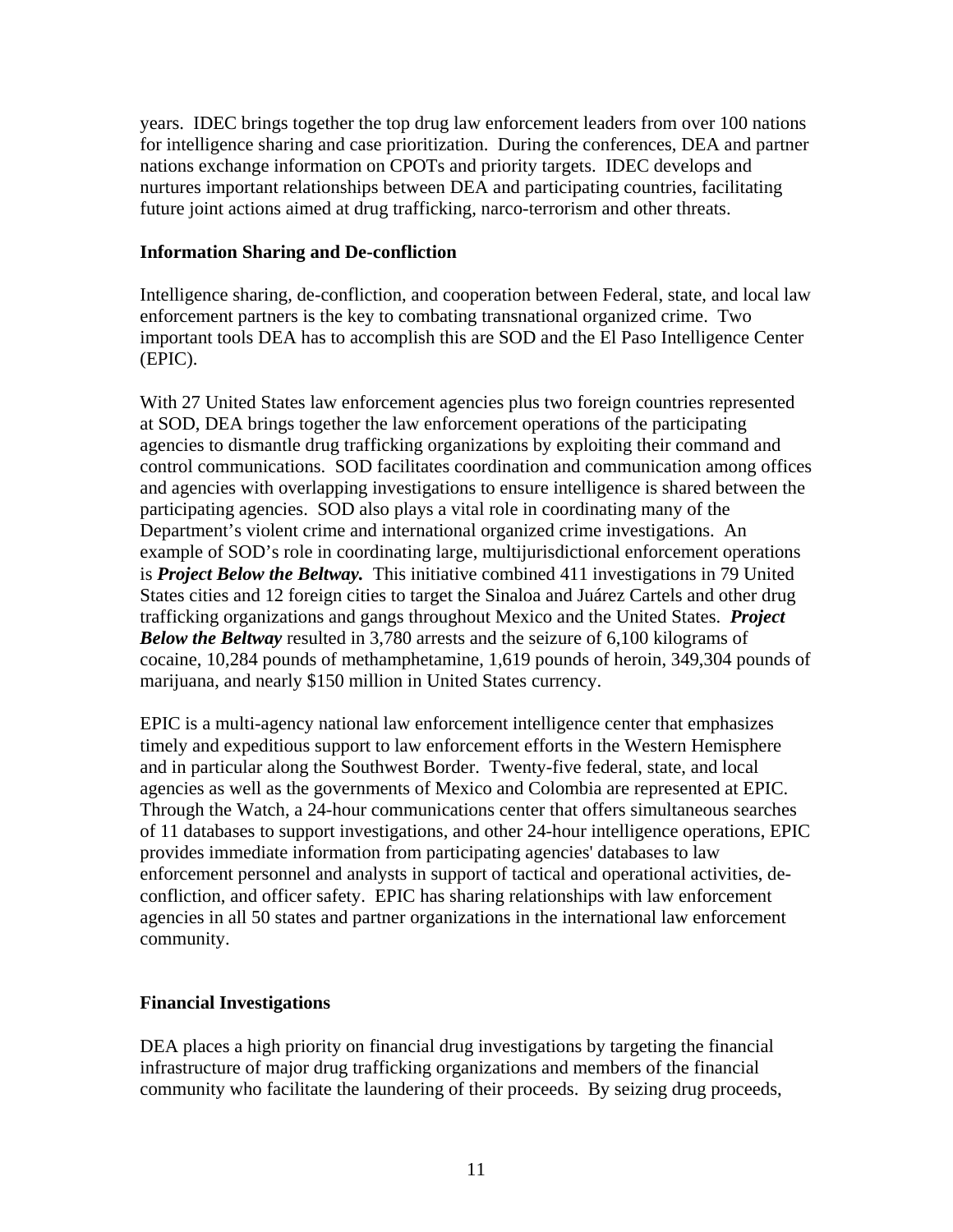DEA prevents drug trafficking organizations from using these funds to fuel the next round of drug production. From the time that DEA began tracking revenue denied in FY 2005 through the end of FY 2013, we have denied \$25.7 billion in revenue from drug trafficking organizations, including \$3.5 billion in FY 2013 alone. To put that in perspective, DEA's total appropriated budget over that same time period totaled \$16.9 billion.

DEA also addresses the threat that drug proceeds represent as a means of financing terrorist organizations. A priority focus of the DEA's efforts in Africa has been the development of drug intelligence and investigations of drug traffickers with ties to terrorist organizations. Some of the identified terrorist organizations include al-Qaeda in the Lands of the Islamic Maghreb (AQIM), FARC, al-Shabaab, al-Qaeda in East Africa and Hizballah.

#### **DEA's Financial Position**

 $\overline{a}$ 

As you know, between FY 2010 and FY 2012, DEA's appropriation remained relatively flat. In January 2011, the Attorney General instituted hiring restrictions which were made more restrictive in January 2013. During this time period, DEA lost nearly 800 positions, including over 300 special agents, due to attrition. DEA's FY 2013 appropriation included a rescission of \$42.5 million and a sequester reduction of \$102 million, reducing DEA's Salaries and Expenses (S&E) appropriation by 6 percent compared to FY 2012.

Thankfully, DEA was able to avoid furloughs in FY 2013. The hiring freeze was a major reason for that, as well as managing our contracts, and limiting certain operational and administrative expenditures DEA is also helped by the Zero Based Budget (ZBB) process we use to ensure that priority programs and mandatory bills are fully covered and that remaining funds are spent on our highest priorities. DEA has also managed to realize efficiencies in many areas such as travel, where our FY 2013 obligations were \$30 million below the FY 2010 obligations. This 45 percent decrease  $\frac{16}{6}$  can be attributed to a number of factors, including the mandatory use of the lowest available fare for all official travel, limiting travel for training and conferences, and the use of video teleconferencing in lieu of travel whenever possible.

The FY 2014 enacted appropriation of \$2.018 billion is \$111.7 million above the FY 2013 level. While a portion of the FY 2014 funding increase is required to cover the pay raise and inflationary increases such as benefits, rent, and foreign overhead costs, the remainder of the increase will be used to support hiring, operations, and investments in critical infrastructure. Thanks to the funding provided by this subcommittee in FY 2014, DEA will hire approximately 120 new Special Agents, 40 new Intelligence Analysts, and 25 new Chemists, in addition to a number of other investigative and administrative support personnel.

<sup>&</sup>lt;sup>16</sup> DEA obligated \$37 million from all funding sources under object class 21.0 in FY 2013, compared to \$67 million in FY 2010.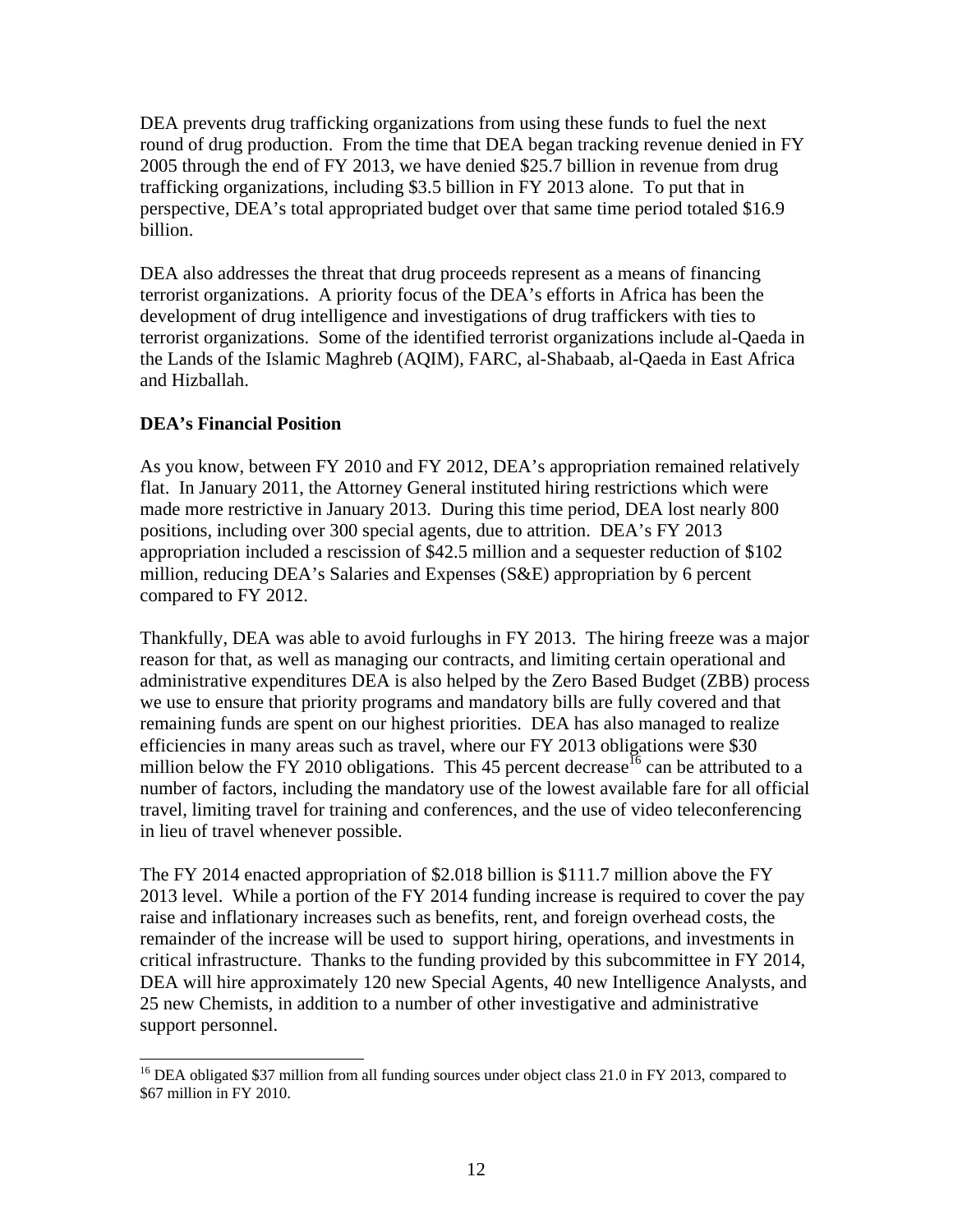#### **FY 2015 President's Budget**

The FY 2015 President's Budget requests \$2.018 billion for the DEA's S&E Account, the same as the FY 2014 level. This will provide ongoing funding for new hires in FY 2014, however, DEA will carefully manage any hiring during FY 2015. In FY 2015, DEA expects to face an estimated \$75.2 million in inflationary cost increases. The largest increases are due to the increase in DEA's Capital Security Cost Sharing charges from the State Department, a Federal Employees Retirement System (FERS) rate increase, and a general schedule pay increase. DEA will pay for these and other inflationary increases by managing hiring in FY 2015 and using our internal ZBB review process to make program and administrative reductions wherever possible.

In addition, the Budget requests \$366.68 million for the Diversion Control Fee Account (DCFA), representing a \$31.4 million increase over DEA's FY 2014 funded operations. This account is used to cover the cost of operating DEA's Diversion Control Program. The FY 2015 request provides ongoing funding for the fee-funded positions brought on board during FY 2014 and will allow for additional hires in FY 2015. It will also cover the increase in inflationary adjustments, including the pay raise, FERS rate, and foreign overhead costs for fee funded positions.

Finally, the Budget requests an estimated \$497 million in funding from other agencies via transfer or reimbursable agreement. DEA's largest sources of reimbursable funding are the OCDETF program and the Asset Forfeiture Fund, both of which fall under this subcommittee's jurisdiction. The subcommittee's support for these cooperative programs is critical to DEA's operational success. Just over 25 percent of DEA's domestic special agent workforce is funded through the OCDETF program, so funding levels for the overall OCDETF program have a direct impact on DEA's staffing and operations. Another smaller, but still critical program that relies on external funding is DEA's hazardous waste cleanup program. The FY 2015 President's Budget includes \$7 million for the Community Oriented Policing Services Program (COPS) to reimburse DEA for assisting state and local agencies with clandestine methamphetamine lab cleanups and training.

#### **Conclusion**

Targeting the world's most prolific and dangerous drug traffickers is a dynamic and evolving mission, and with it comes a myriad of challenges. But throughout our history, DEA has met those challenges and produced impressive results.

There are some indicators moving in the wrong direction, like the increased use of marijuana and heroin and prescription drug abuse, but overall the picture shows much progress has been made. If we remember where we were when our nation set out to fight drug abuse, and if we look at the tremendous successes we are having against the largest and most dangerous trafficking organizations in the world, there is much reason for optimism.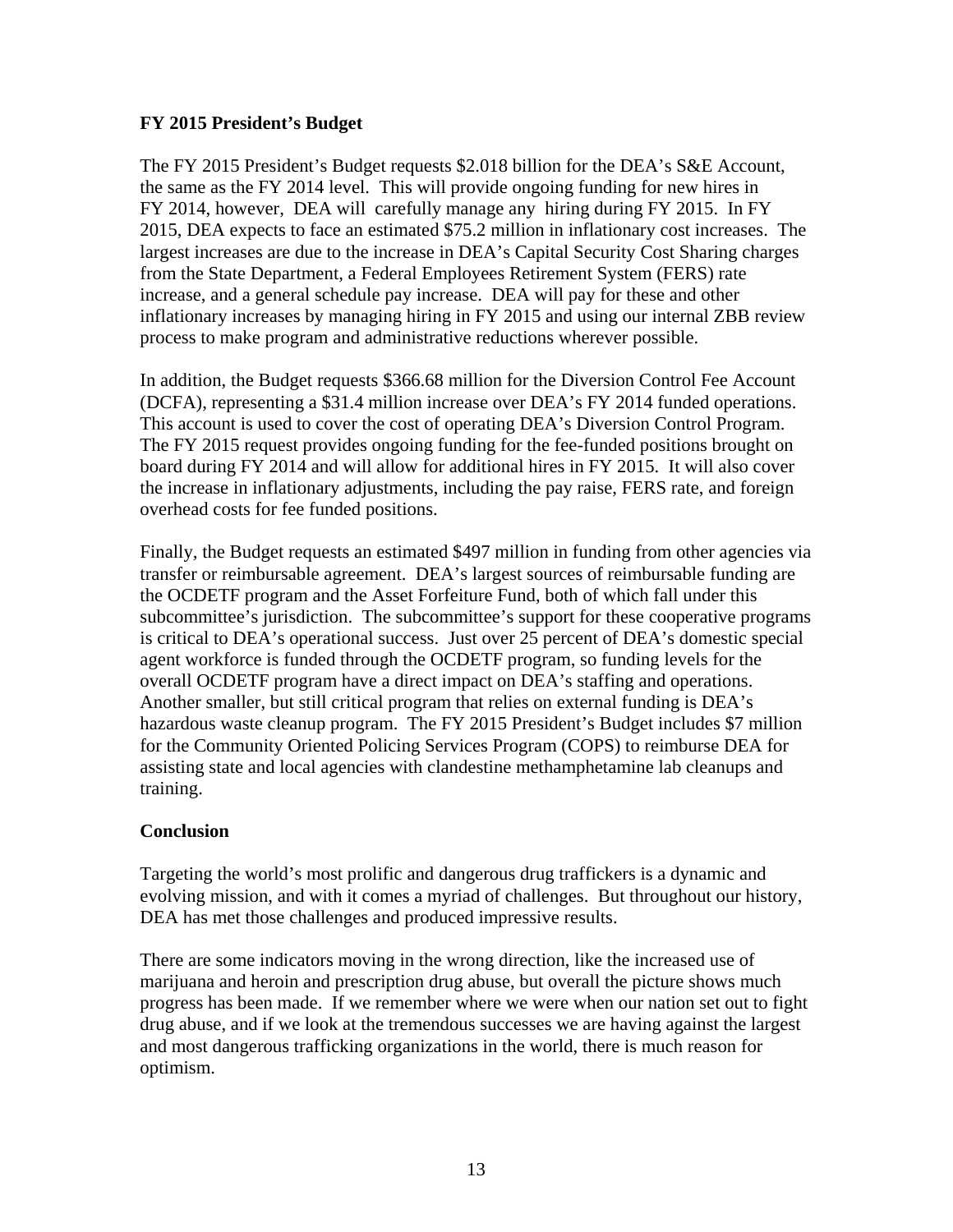The fight against drug abuse is a generations-long struggle; it will not be won overnight. And like efforts to eliminate cancer, poverty, illiteracy or unemployment, there will always be results that are less than we hoped for. But that is no reason to declare surrender or give up.

DEA remains committed to bringing the "Most Wanted" drug traffickers to justice. By taking harmful drugs off of the street, dismantling major drug organizations, and seizing the profits associated with this trade, we are making our nation a safer place to live and do business. We recognize the important role DEA plays in our country's holistic strategy of prevention, treatment and enforcement.

We thank you for your consistent support. We greatly appreciate the funding we received in FY 2014 and the support we hope we can expect for DEA's FY 2015 budget request.

I would be happy to answer any questions you may have.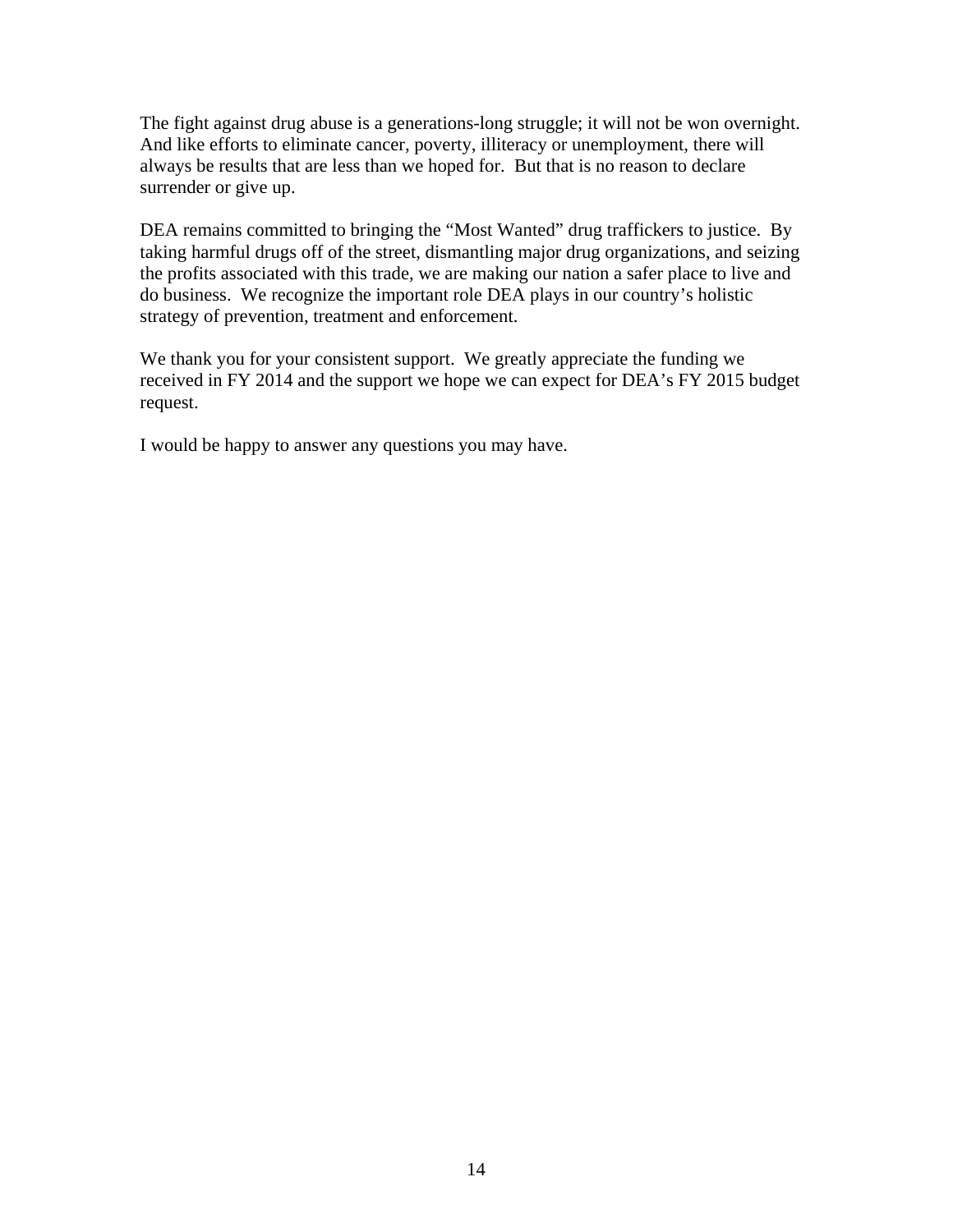## <span id="page-17-0"></span>**DEPARTMENT OF HEALTH AND HUMAN SERVICES NATIONAL INSTITUTES OF HEALTH**

**Harnessing the Power of Science to Inform** 

#### **Substance Abuse and Addiction Policy and Practice**

**Witness appearing before the** 

**House Committee on Appropriations** 

**Subcommittee on Commerce, Justice, Science and Related Agencies** 

**Nora D. Volkow, M.D.** 

**Director, National Institute on Drug Abuse** 

**April 2, 2014**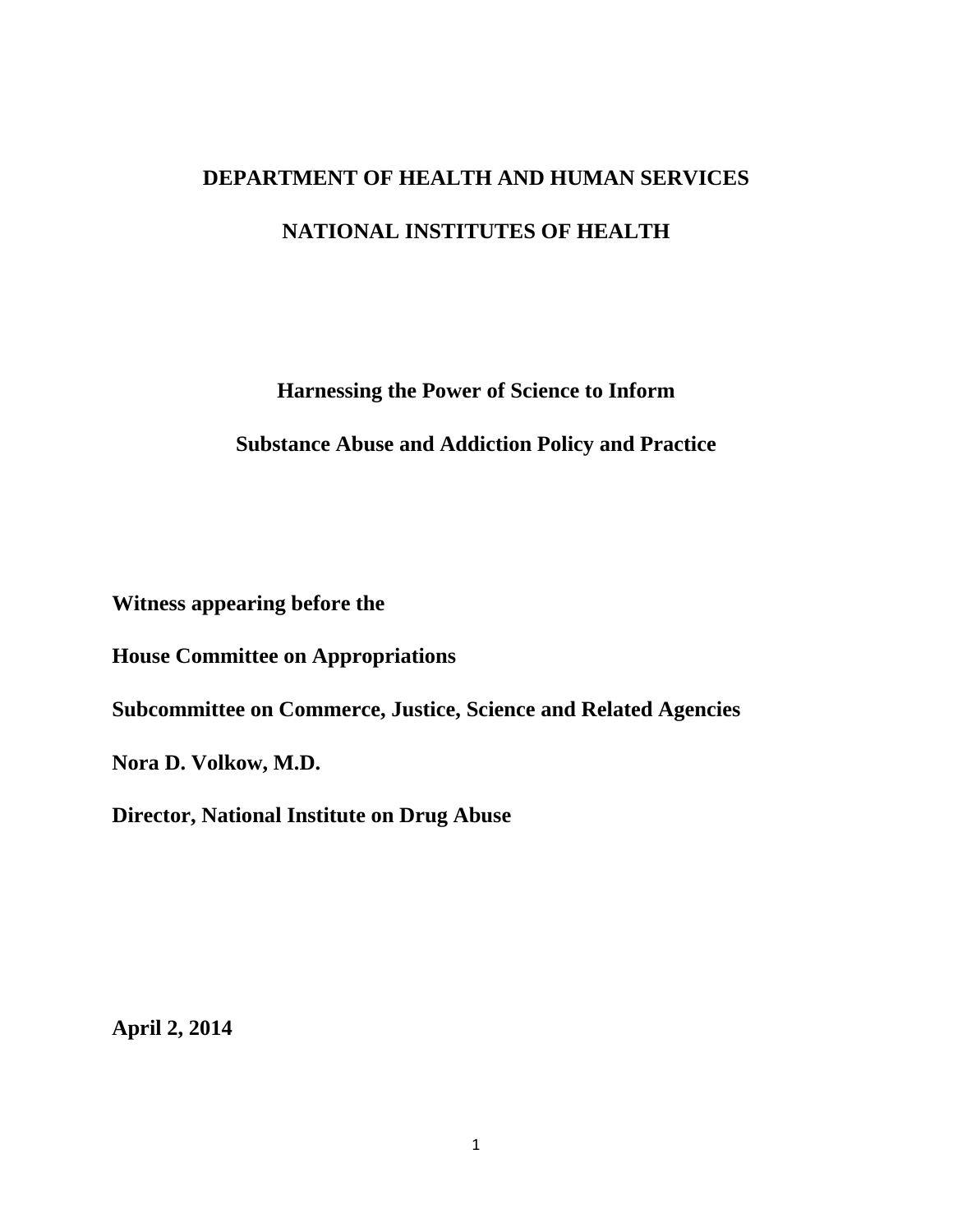Mr. Chairman and Members of the Subcommittee: Thank you for inviting the National Institute on Drug Abuse, a component of the National Institutes of Health (NIH), to comment on the state of the science regarding the impact of drug abuse and addiction on individuals, their communities, and the broader society. This scientific information is crucial if we are to tackle rapidly evolving public health threats such as the increase in marijuana use among young people and the growing prevalence of opioid addiction and overdose deaths. I believe my comments will provide useful insights on the value or science in helping us address the continuously evolving problem of substance abuse and substance use disorders in this country, a problem whose roots are both medical and social.

#### **Background**

Remarkable scientific advances have been made in genetics, molecular biology, behavioral neuropharmacology, and brain imaging that offer critical new insights into how the human brain works and generates behavior. In the case of addiction, we can now investigate questions that were previously unanswerable, such as how environmental factors such as social stressors and genes interact to affect the brain's responses to drugs and produce neural adaptations that lead to the compulsive drug use seen in addiction.

Drug addiction manifests as a compulsive drive to take a drug despite serious adverse consequences. This aberrant behavior has traditionally been viewed as a "bad choice" that is made voluntarily by the addicted person—a view that has perpetuated the lingering stigma of addiction as a moral failure. However, addiction researchers have collected overwhelming evidence, from multiple lines of research, showing that chronic drug use changes the brain in ways that can lead to the profound behavioral disruptions seen in addicted individuals, including the loss of self-control around an addictive substance or substances. This is because drugs of abuse impact many neuronal circuits, including those involved in the processing of response to rewarding and aversive stimuli, interoception (the sense of the physiological state of the body), emotions, decision making, and cognitive control, turning drug use into an automatic compulsive behavior. The fact that these changes in the brain are long-lasting, persisting even years after drug use has been discontinued is what makes addiction a *chronic and relapsing disease*. This new knowledge is helping us understand why many recovering individuals relapse even in the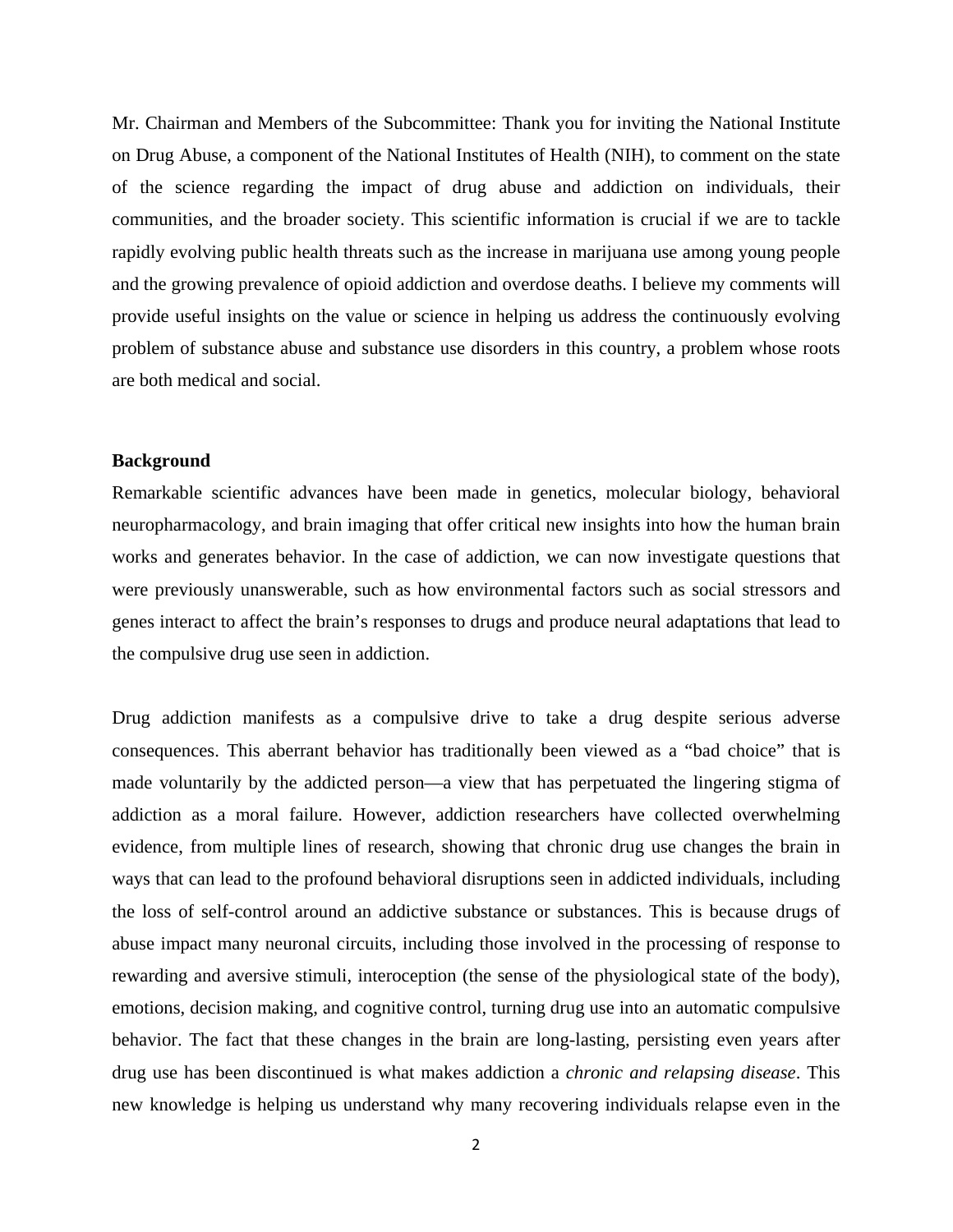face of threats such as divorce, loss of child custody, and incarceration—even when, in some cases, the drug is no longer perceived as pleasurable. This knowledge is also changing our approach to the prevention and treatment of addiction.

Drugs, both legal (e.g., alcohol, nicotine) and illegal (e.g., cocaine, methamphetamine, heroin, marijuana) as well as abused psychotherapeutic medications (opioid analgesics, stimulants, benzodiazepines) can be abused for various reasons, including to experience pleasure or altered mental states, to improve performance, or, in certain instances, to self-medicate a mental disorder. When such abuse becomes chronic and/or heavy, vulnerable individuals put themselves at high risk of becoming addicted.

A growing body of imaging evidence provides critical insights that help explain why addicted individuals experience such uncontrollable desire for the drug even in the face of catastrophic consequences. The convergent results suggest that addiction is characterized by a progressive structural and functional disruption of brain regions that underlie the normal processes of



Figure 1. Drug abuse and addiction as a disease of the brain. Positron emission images of decreased glucose metabolism in the brain of cocaine addicted (top right) and in the heart of an individual with myocardial infarction (bottom right) compared to the control conditions (left panels).

motivation, reward, and inhibitory control (1, 2). This provides a compelling rationale for the argument that drug addiction *is* a disease of the brain and that the associated abnormal behaviors (such as those associated with opioid, marijuana, or cocaine addictions) are the result of dysfunctional brain tissue, just as cardiac insufficiency is a disease of the heart and abnormal blood circulation is the result of impaired myocardial function (3) **(Fig. 1).**

Therefore, although initial drug experimentation and recreational use may be voluntary in most cases, once addiction develops, behavioral control becomes markedly disrupted. Importantly, even though imaging studies consistently show specific abnormalities in the brain function of addicted individuals, not all addicted individuals show these abnormalities nor is the severity the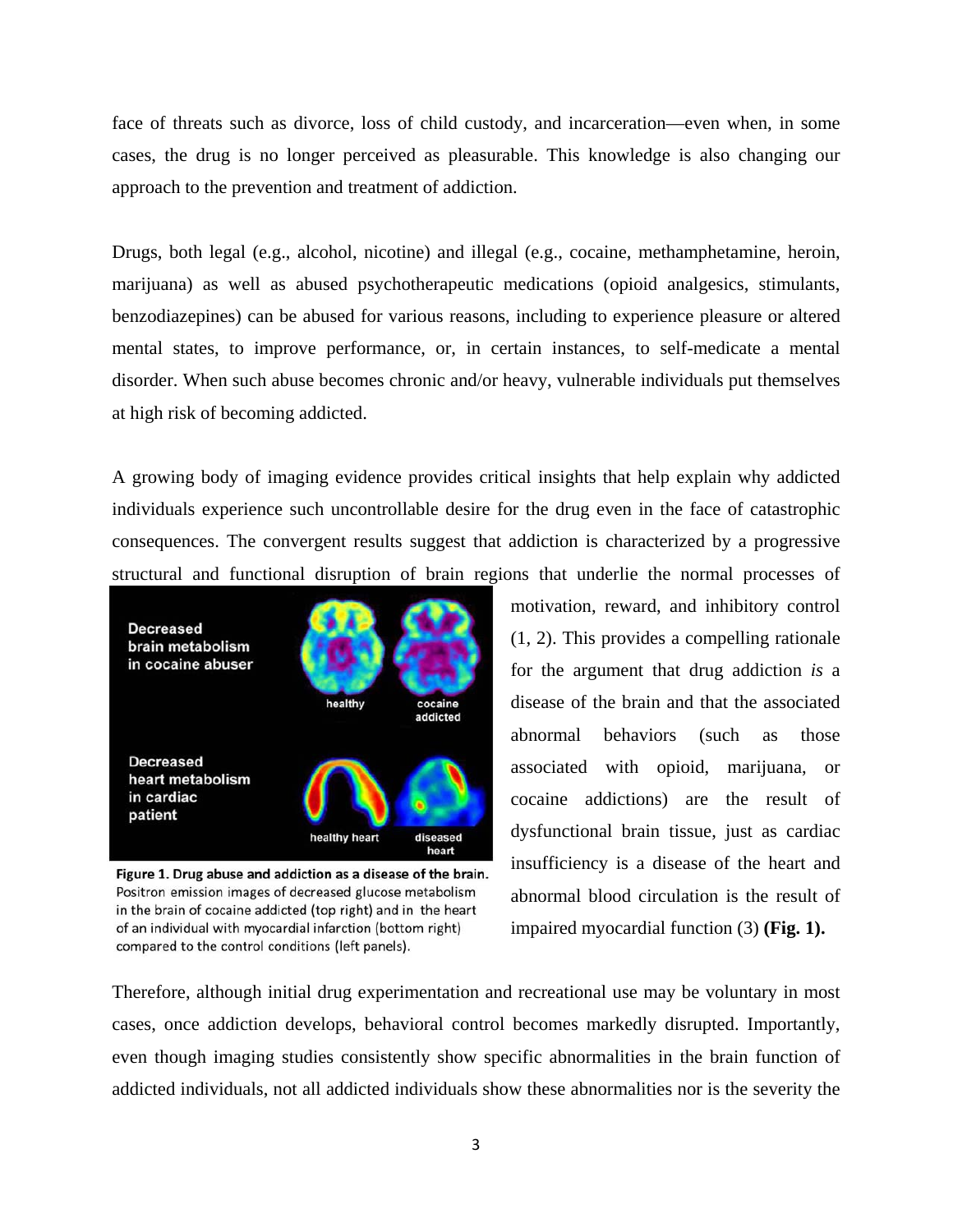same across addicted subjects. The dimensional and heterogeneous nature of this disease has implications for its prevention and treatment and for public health policy, and highlights the need for further research to delineate the nature and diversity of the genetic, neurobiological, and social factors that influence the addiction process.

Chronic intermittent exposure to an addictive substance is required for drug addiction to develop, but the process also involves complex interactions among a range of biological and environmental factors (4). These interactions help explain why some individuals become addicted and others do not and why attempts to understand addiction as a purely biological or environmental disease have been largely unsuccessful. Recently, important discoveries have increased our knowledge of how drugs affect the expression patterns of specific genes (the epigenome), their protein products, neuronal communication and plasticity, and neural circuitry (5), and how these biologic factors might converge to affect human behavior. These discoveries also set the stage for a better understanding of how different environmental factors influence molecular traits (e.g., through epigenetic modification (6)) and contribute to patterns of behavior that facilitate the establishment of an addiction.

#### **A Complex and Evolving Public Health Threat**

Psychoactive substances have been interacting with humans for at least 200,000 years; they come in myriad forms and potencies. Our society has developed a complex cultural and legal relationship with each of these drugs, emerging from a less-than-optimal combination of social tradition (norms) and scientific knowledge. Because these ingredients tend to evolve with time, the nature of the health threats that psychoactive drugs can pose to individuals and societies is constantly changing. The growing acceptance of recreational marijuana use with the concomitant shifting consensus about its legal status and the increasing prevalence of opioid addiction and overdose deaths are perfect examples of this constant evolution.

*Current Issues Concerning Marijuana Abuse*. The rapidly shifting landscape regarding the legalization of marijuana for therapeutic and recreational purposes seem to justify a renewed effort to disseminate accurate information about marijuana's real health effects, both adverse and desirable. Currently, marijuana is the most commonly used illicit drug in the United States, with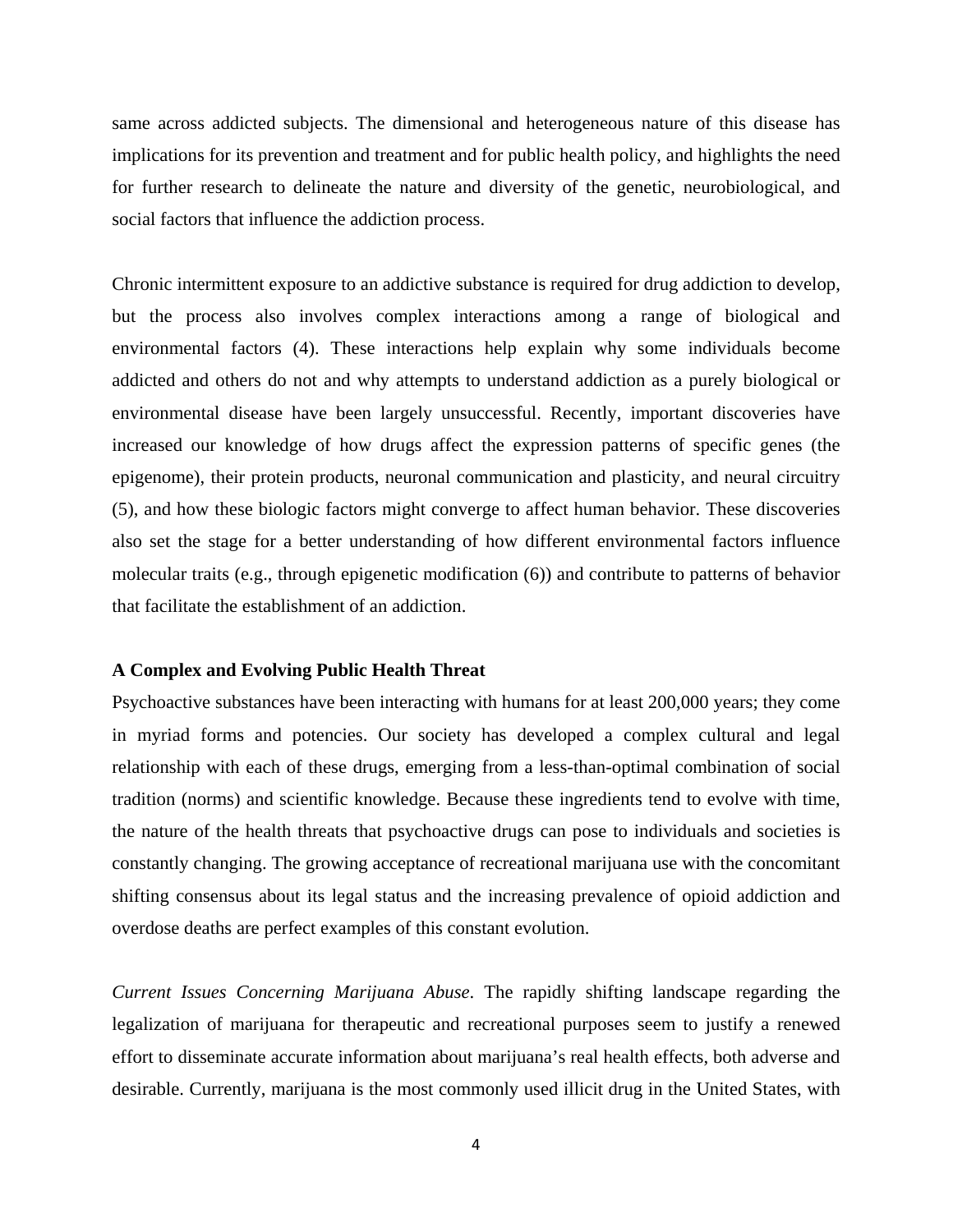about 12% of people aged 12 or over reporting use in the past year, with particularly high rates of use in young people. Scientists are especially concerned about the regular use of marijuana during adolescence -when the brain is still undergoing active development-, because it is more likely to be associated with lasting deleterious consequences for the user (Table 1).

| Acute adverse effects of marijuana use                                                           |
|--------------------------------------------------------------------------------------------------|
| Impaired short-term memory-making it hard to learn and retain information.                       |
| Impaired motor coordination—interfering with driving skills and increasing the risk of injuries. |
| Altered judgment—increasing high-risk sexual behaviors that could lead to STDs.                  |
| In high doses, paranoia, psychosis.                                                              |
| Long-term effects of chronic and/or heavy marijuana use.                                         |
| *Addiction (about 9% of users; 17% of those who start as teens; and 25-50% of daily users).      |
| *Altered brain development.                                                                      |
| *Poorer educational outcomes-dropping out of school.                                             |
| *Cognitive impairments; lower IQ in those who were frequent users during adolescence.            |
| *Diminished life satisfaction and achievement (subjective and objective indicators).             |
| Chronic bronchitis symptoms                                                                      |
| Risk of chronic psychosis (schizophrenia) in vulnerable individuals.                             |

Table 1. The acute and long-term adverse effects of marijuana use. Long term effects have been primarily documented among chronic and/or heavy marijuana users. \*Strongly associated with early onset during adolescence.

Research is urgently needed regarding the influence of marijuana policy on public health and other outcomes, which is why NIDA is already actively engaged in identifying and seizing research opportunities in this variegated and rapidly changing regulatory environment. For example, we have a very inadequate understanding of the impact of policy on market forces (e.g., allure of new tax revenue streams, pricing wars, youth-targeted advertising, and the emergence of legitimate cannabis-based medicines) and on the interrelated variables of perception, use, and outcomes. Improving our understanding of these variables is important, given the historically close, inverse correlation between adolescents' marijuana use and their perception of its risks (Figure 3A). Assuming this relationship is causal, would cultural and policy changes making marijuana more accessible increase the number of young people who use it on a regular basis? Among  $12<sup>th</sup>$  graders, the reported prevalence of past-month use of marijuana has been steadily increasing in recent years, surpassing that of tobacco smoking in 2009 (Figure 3B). And, what about second-hand exposure to cannabis smoke and their active cannabinoid and non-cannabinoid compounds? Second-hand exposure to nicotine and the thousands of other toxic compounds in tobacco smoke is a significant public health issue, but we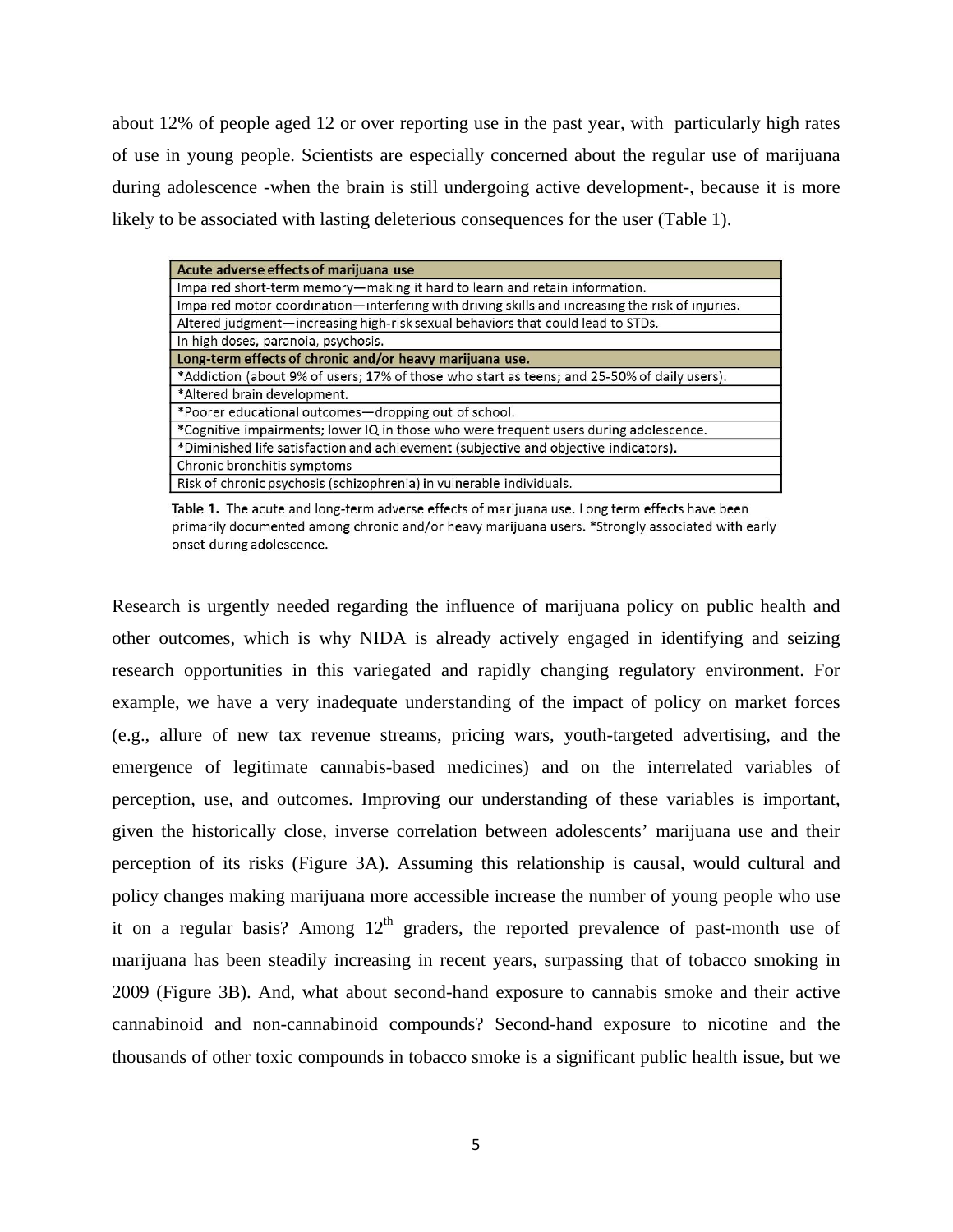don't have a comparatively clear understanding today of the extent and potential impact of second-hand cannabis smoke exposure beyond the fact that it exists.

Studies in states (e.g., Colorado, California, and Washington) and countries (e.g., Uruguay,



Figure 3. Rising marijuana use and consequences may reflect changing perceptions among US 12th graders. A. Inverse correlation between perception of marijuana's risk and use among students between the years 1975 and 2013. Perceived Risk corresponds to the percentage of teenagers reporting that the use of marijuana is dangerous. B. Percentage of students reporting past month use of cigarettes and marijuana between 1975 and 2012.

Portugal, Netherlands) where social and legal policies are shifting should be useful in the collection of critical data for shaping future policy making. Another area where more research is needed has to do with our understanding of the medicinal qualities of marijuana and its chemical components. Some physicians continue to recommend marijuana for medicinal purposes despite limited supportive evidence of either efficacy or safety. This raises some real concerns with regards to long-term use by different vulnerable populations.

*Opioid (Heroin and Prescription) Drug Abuse.* The scope of the opioid problem in the US is alarming: 2.1 million Americans were addicted to opioid pain relievers in 2012, while 438,000 were addicted to heroin. Meanwhile, the number of unintentional overdose deaths from prescription opioids has quadrupled during the past 15 years (7). A growing number of Americans are using heroin for the first time or dying from heroin overdoses, often after becoming addicted to prescription opioids. These trends have brought renewed attention to the rising number of prescriptions written for opioid pain relievers for its probable contribution to these problems (8). The number of opioid prescriptions skyrocketed from around 76 million in 1991 to over 216 million in 2012 (9)(Figure 4). This greater availability may be linked to increasing mortality: by 2002, death certificates listing opioid analgesics as a cause of death were more common than those listing heroin or cocaine.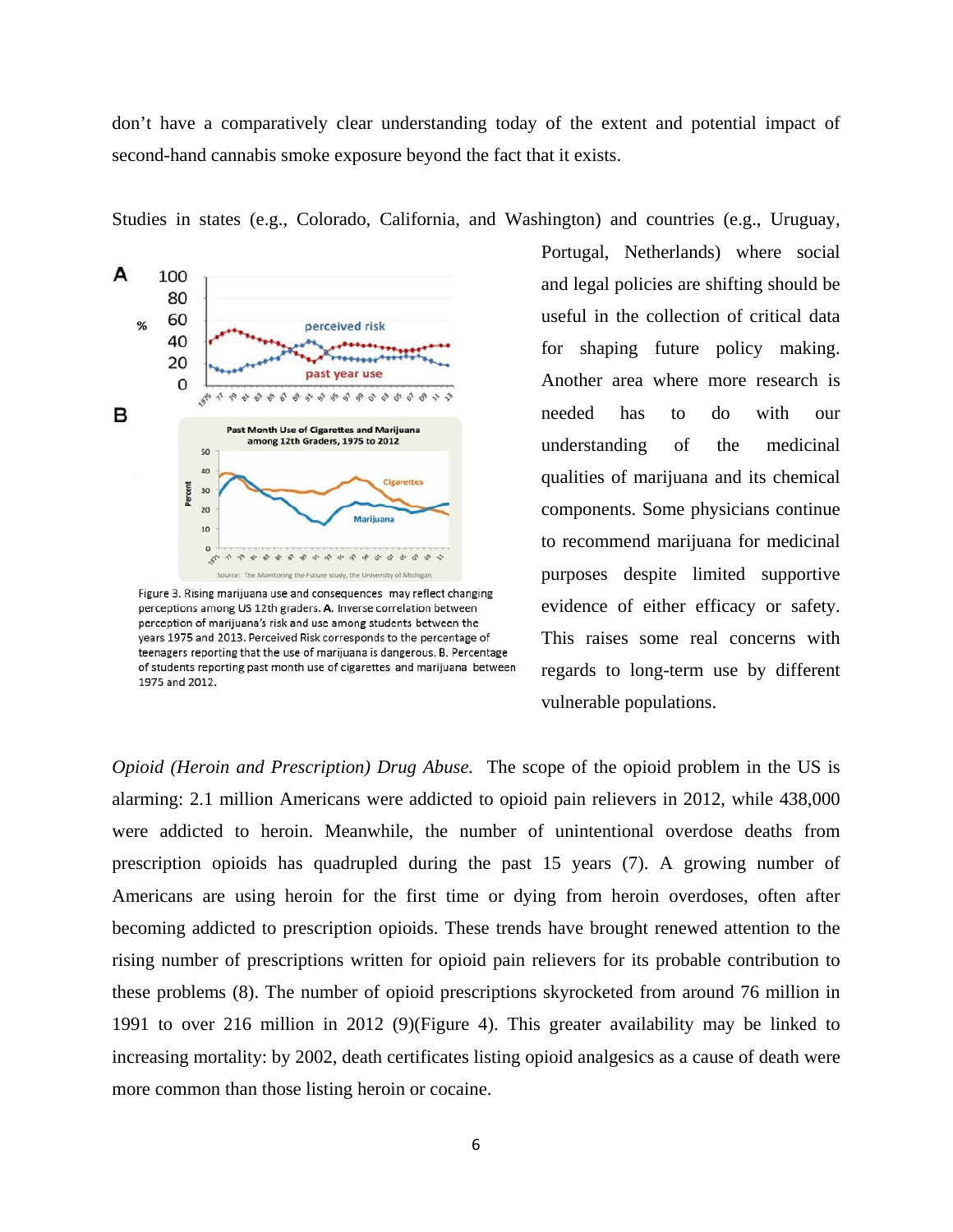



Pain relievers like OxyContin and Vicodin are similar to heroin and morphine in chemical structure and their effects in the brain. They can cause euphoria, an effect that some abusers seek to intensify by taking them in ways other than prescribed, such as crushing pills and snorting or injecting the powder. Such practices make these drugs far

more addictive and dangerous. One of the most serious adverse effects of prescription opioids is a depressed respiration, which can become life-threatening during an overdose. Such overdoses occur most frequently among individuals taking larger doses and/or in combination with other psychoactive drugs, most notably with benzodiazepines.

A recent troubling trend is the increase in the prevalence of injection heroin abuse particularly among young people, which is associated among others with an increase in the HCV epidemic. This trend is believed to reflect a switch from the abuse of prescription opioids to that of heroin, which is overall less expensive. Once an almost exclusively inner-city problem, heroin and its deleterious consequences are spreading to small towns and suburbs. Heroin is an extremely dangerous drug, with a wide array of negative effects. Heroin is commonly injected intravenously (although prescribed opioids like oxycontin and fentanyl can also be abused via injection), thus its abuse is closely linked to the spread of HIV, Hepatitis C virus (HCV), sexually transmitted infections (STIs), and other blood-borne diseases, mostly through the sharing of contaminated injection equipment but also through drug-induced risky sexual behaviors. However, it is important to keep such trends in perspective: While four out of five recent heroin initiates (79.5%) previously used prescription opioids non-medically, the vast majority of non-medical users of prescription opioids (96.4%) have not progressed to heroin use after 5 years (10). Addressing the intertwined problem of prescription opioids and heroin will require not just a focus in decreasing the diversion of opioid medication but also the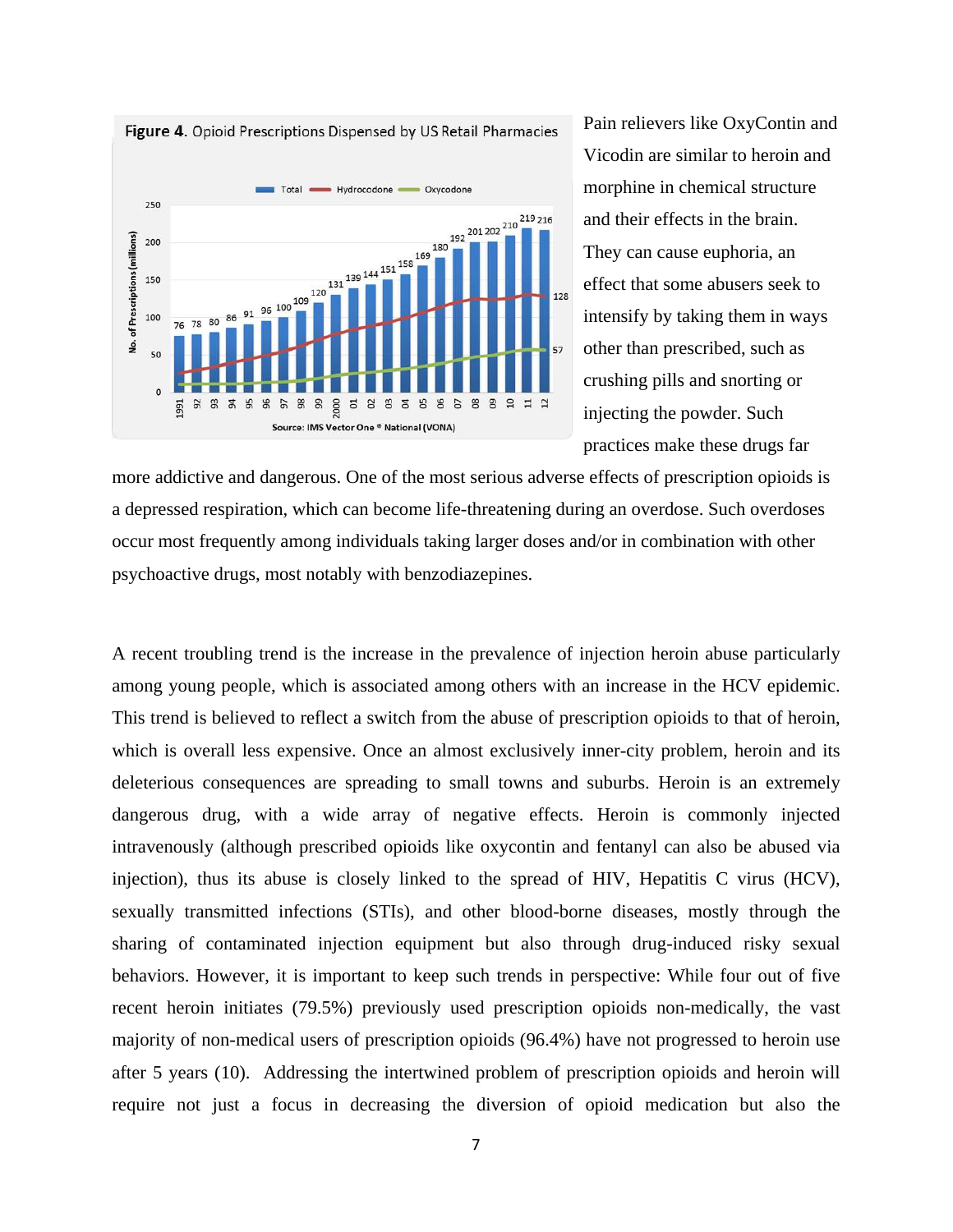simultaneous implementation of effective prevention and education efforts to reinvigorate public awareness about the dangers of heroin abuse.

To reverse these highly intertwined trends, we must consider a range of measures designed to minimize the unintended consequences of prescription opioid abuse while preserving the fundamental role of these medications in healing and reducing human suffering. NIDA's strategy to address this problem involves collaborations with other Federal agencies (e.g., SAMHSA, CDC, FDA, and DEA) and constituent-based organizations; continuous surveillance of drug abuse trends; basic preclinical and clinical research; development of prevention programs and new medications; and education and outreach. Some of the pillars of this multipronged strategy include efforts to:

- Promote research that examines key risk and protective factors influencing opioid abuse and addiction risk and develop new approaches, medications, or formulations for treating pain with less or no risk of abuse.
- Harness the power of existing monitoring programs (e.g., Community Epidemiology Work Group and Monitoring the Future) to stay ahead of the curve vis á vis the abuse of prescribed medications and illegal opioids like heroin.
- Build on the success of effective but grossly underutilized medication-assisted treatments for opioid addiction and integrate them into the evolving healthcare reform efforts to increase patient retention and decrease drug use, transmission of infectious disease, and criminal activity. We are also working to expand the availability of the opioid overdose antidote naloxone and supporting the development of a more user-friendly naloxone nasal spray (11).
- Inform and educate the public, including physicians and pharmacists. This includes researching and developing effective and targeted messages about the dangers of these valuable medications when not used exactly as prescribed.

#### **How Drug Abuse and Addiction Challenge Society**

In most cases, drug abuse and addiction alienate the individual from both family and community, increasing isolation and interfering with treatment and recovery. Because support of both the family and the community are integral to effective treatment and recovery, an important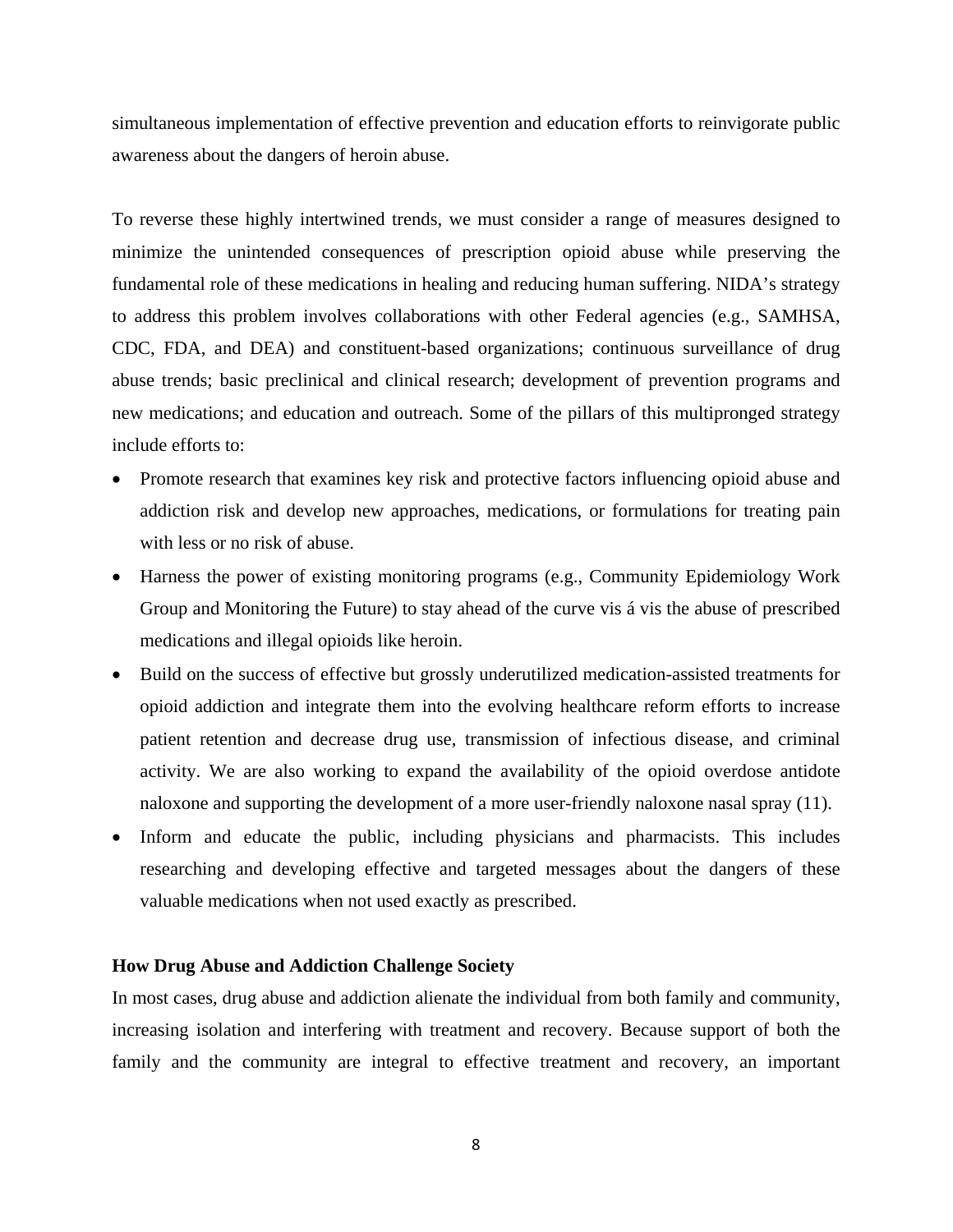challenge is to reduce the stigma of addiction that interferes with intervention and proper rehabilitation.

Effective treatment of drug addiction in many individuals requires consideration of social policy, and its vast ramifications, which could either enhance or block the efficacy of available interventions. For example, findings show unequivocally that providing comprehensive drug abuse treatment to criminal offenders works, reducing both drug abuse and criminal recidivism (12, 13). The substantial prison population in the United States is attributable in large part to drug-related offenses and is accompanied by high rates of recidivism. As such, it is a matter of public health and safety to make drug abuse treatment a key component of the criminal justice system. Indeed, addressing the treatment needs of substance abusing offenders is critical to reducing overall crime and other drug-related societal burdens, such as lost job productivity and family disintegration.

Scientific research shows that drug abuse treatment can work even when an individual enters it under legal mandate. Drug courts, which incorporate drug treatment into the U.S. judicial system, have proved to be beneficial in decreasing drug use and arrests of offenders who are involved in drug-taking. However, only a small percentage of those who need treatment actually receive it, and often the treatment provided is inadequate. To be effective, treatment must begin in prison and be sustained after release through participation in community treatment programs. By engaging in a continuing therapeutic process, individuals can learn how to avoid relapse and withdraw from a life of crime.

As reflected in our collaborative Criminal Justice–Drug Abuse Treatment Studies (CJ–DATS) Initiative, NIDA is committed to working across organizational boundaries to improve substance abuse treatment services. Now we are at the point where the implementation of evidence-based treatment principles is called for within the criminal justice system to improve public health and public safety by reducing both drug use and crime.

There are also many unanswered questions that future research should address. For example, what are the active ingredients in the treatment of the drug offender? How does the system deal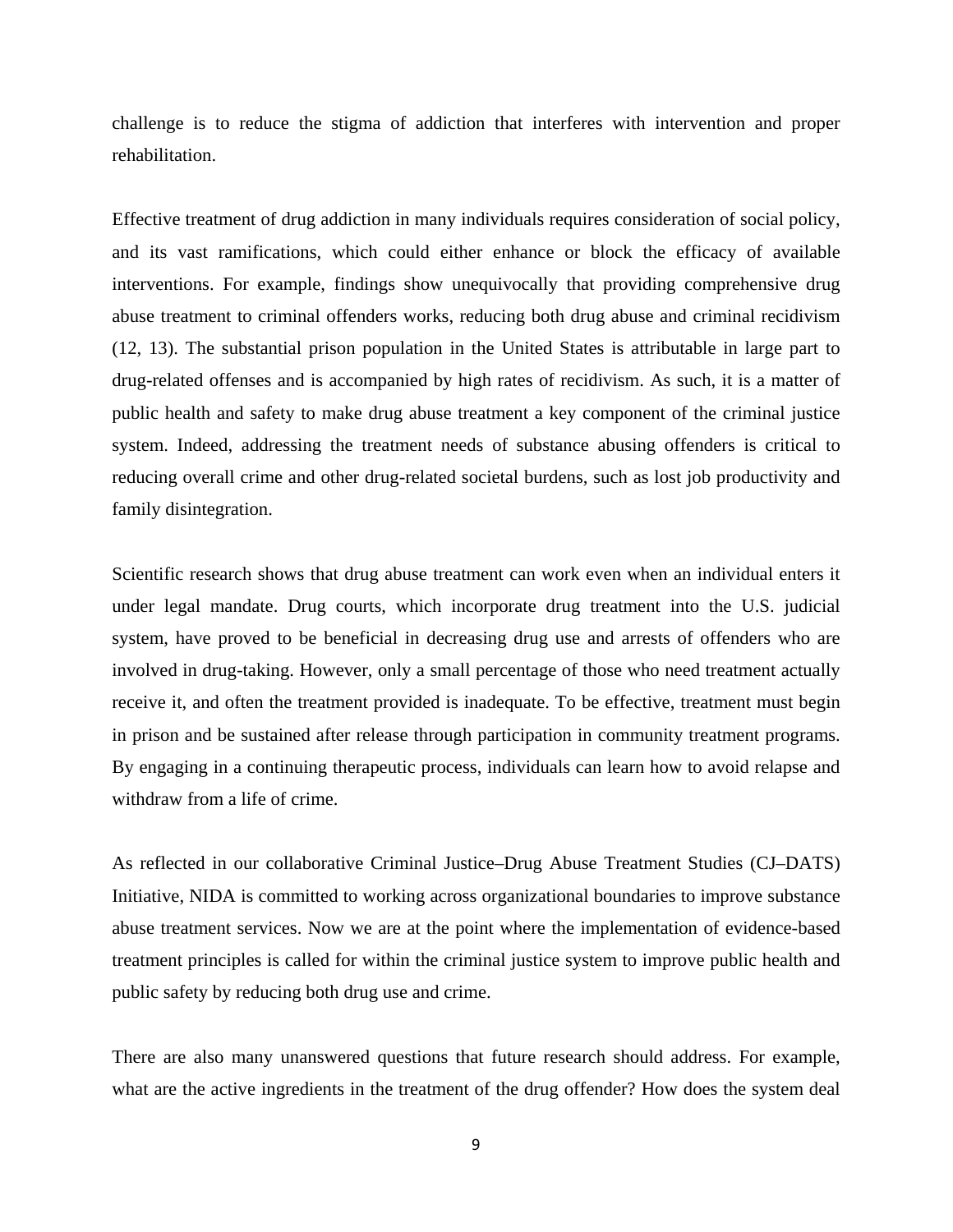with the fact that few offenders stay in treatment long enough to receive the minimally required services? What are the implications of these findings for pretrial diversion laws, post-prison reentry initiatives, and so on?

The recognition of addiction as a disease that affects the brain is essential for large-scale prevention and treatment programs that require the participation of the medical community. Engagement of pediatricians and family physicians (including the teaching of addiction medicine as part of medical students' training) can facilitate early detection of drug abuse in childhood and adolescence. Moreover, screening for drug use could help clinicians better manage medical diseases that are likely to be adversely affected by the concomitant use of drugs, such as cardiac and pulmonary diseases. Unfortunately, physicians, nurses, psychologists, and social workers receive little training in the management of addiction, despite it being one of the most common chronic disorders—a situation that NIDA is addressing through our NIDAMED initiative, which offers an array of tools and resources for healthcare providers to enhance their ability to screen, treat, and refer patients with substance use disorders. For example, with funding support from the Office of National Drug Control Policy, NIDA developed two online courses for clinicians on how to effectively screen pain patients before prescribing and identifying when patients are abusing their medications. To date, over 80,000 providers have completed these courses. Also, as part of the NIDAMED initiative, NIDA established the Centers of Excellence (CoEs) through a partnership with the American Medical Association's medical education research collaborative, Innovative Strategies for Transforming the Education of Physicians (ISTEP). Since 2007, the NIDA CoEs have developed innovative drug abuse and addiction curriculum resources to help fill some of the gaps in current medical student/resident physician curricula. These new curriculum resources can help prepare physicians for the challenge of identifying and treating patients who require substance abuse screening and follow-up as part of their overall health care. By the same token, NIDA co-developed with Medscape Education and with funding from the ONDCP, specific opioid and pain management CME courses that provide practical guidance for physicians and other clinicians in screening pain patients for substance use disorder risk factors before prescribing, and in identifying when patients are abusing their medications. The courses use videos that model effective communication about sensitive issues, without losing sight of addressing the pain.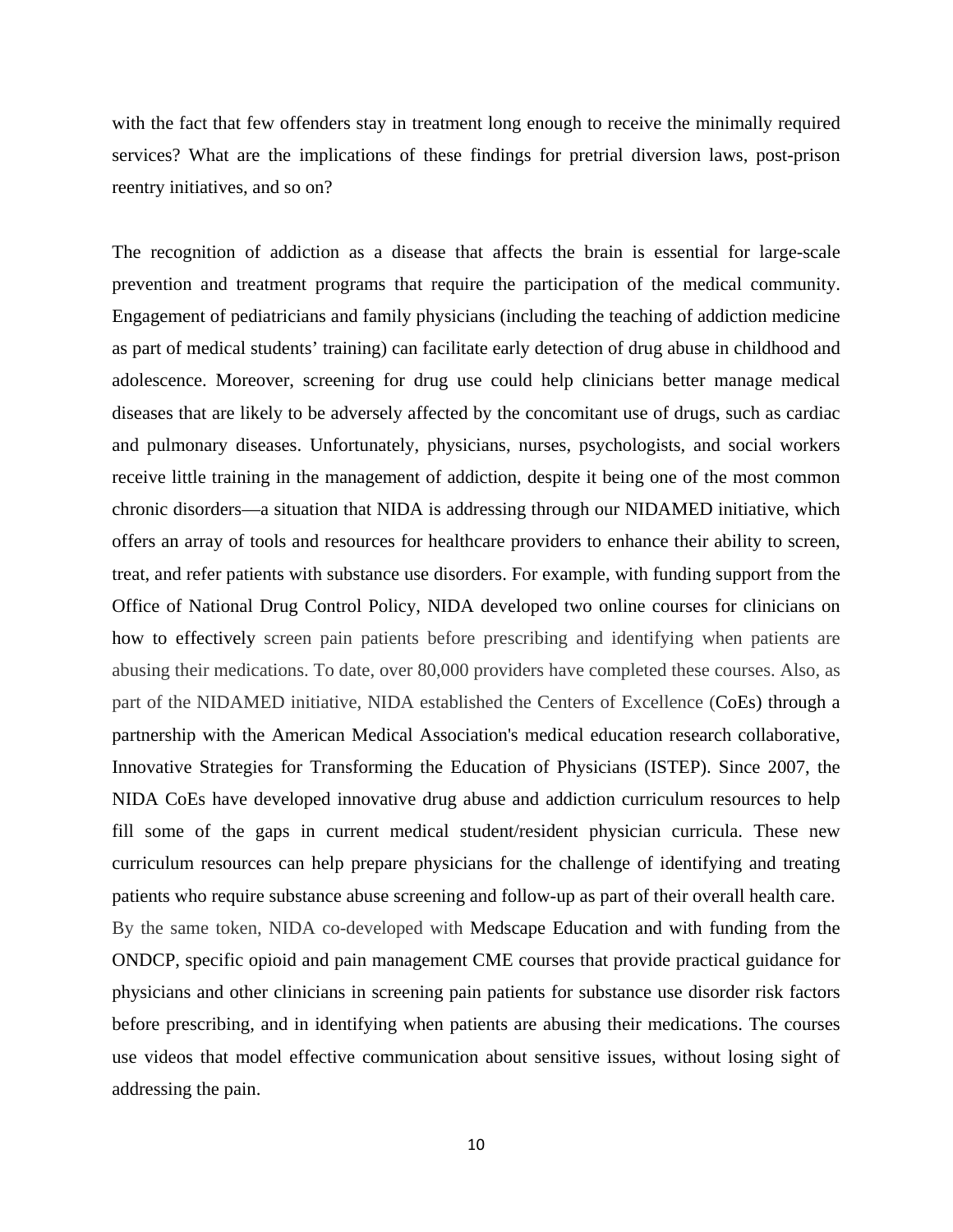Effective education campaigns would also help in our efforts to remove other important roadblocks, such as the suboptimal use of medication-assisted treatments (MAT). In spite of their effectiveness, a number of lingering barriers contribute to low MAT access and utilization, including a paucity of trained prescribers and negative attitudes and misunderstandings about addiction medications held by the public, providers, and patients. For decades, a common concern is that MATs merely substitute a new addiction for an old one. Many treatment facility managers and staff favor an abstinence model, and provider skepticism may contribute to low adoption of MAT. Systematic under-treatment further reinforces the lack of faith in MAT, as it will appear (incorrectly) to demonstrate the ineffectiveness of the medications themselves.

Policy and regulatory barriers are another concern. A recent report describing public and private insurance program coverage for MATs highlights several policy barriers that warrant examination. These policy barriers, which are common among all payers, include utilization management techniques such as: (1) limits on dosage prescribed, (2) annual or lifetime medication limits, (3) initial and reauthorization prescription processes, (4) minimal counseling coverage, and (5) "fail first" criteria with a requirement that other therapies be attempted first. While these policies may be intended to ensure MATs are the best course of treatment, they are potential barriers to access and appropriate care.

The translation of scientific findings in drug abuse into prevention and treatment initiatives clearly requires partnership with federal agencies such as the key collaborations mentioned before. It is important to emphasize, in the context of this hearing, the intense spirit of cooperation that has always existed between NIDA and the DEA. The DEA museum traveling exhibit is a good example of this spirit. This exhibit, called "Target America: Opening Eyes to the Damage Drugs Cause" explores the science behind illegal drug addiction and the myriad costs of drugs to individuals, American society, and the world. NIDA contributed an entire section on "The Costs to the Body & Brain." Similarly, NIDA contributes to the broad coalition led by the DEA through the National Prescription Drug Take-Back Day event, which aims to provide a safe, convenient, and responsible means for the disposal of prescription drugs while also educating the general public about the potential for abuse of medications. As of the end of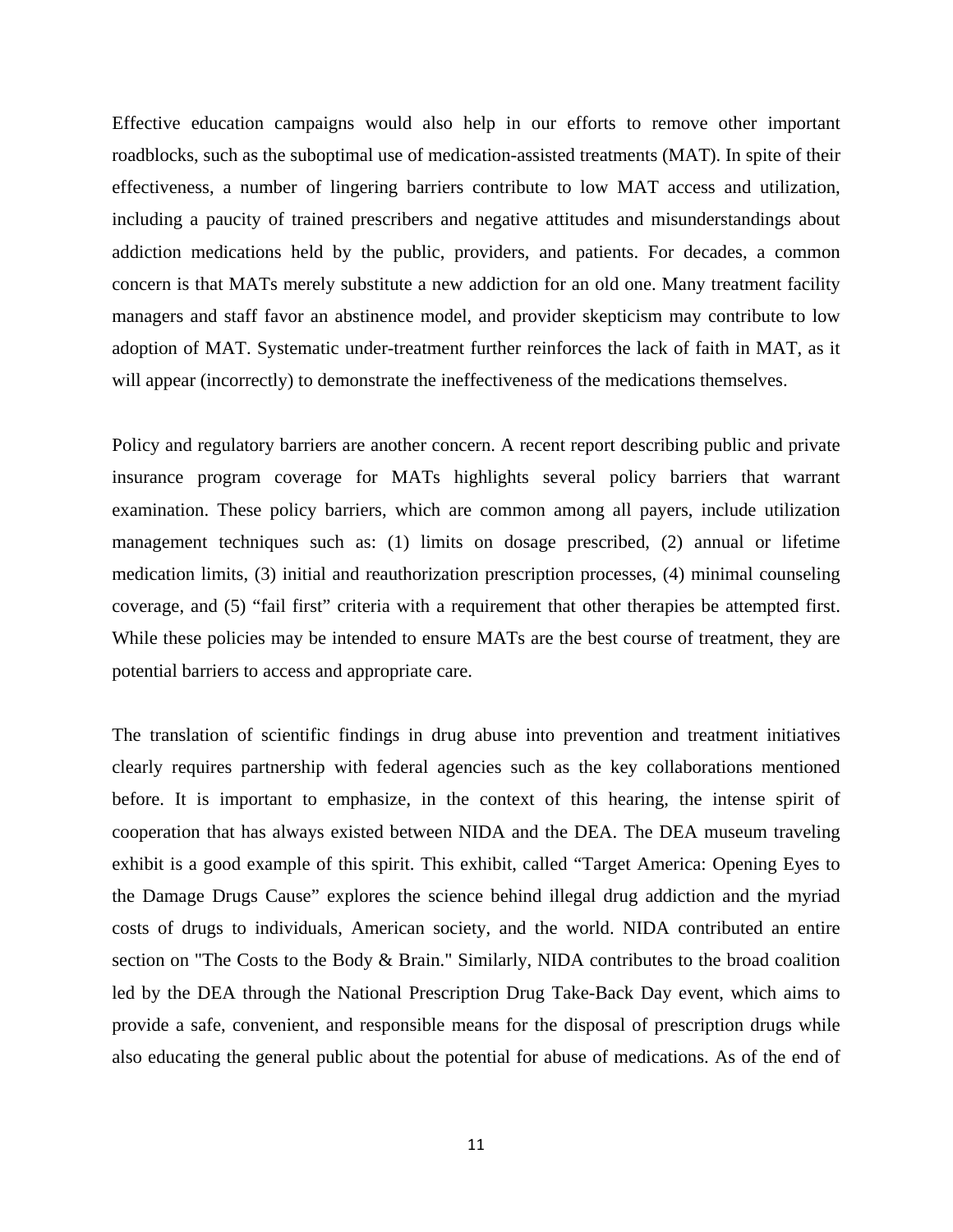2013, this program has been credited with the collection and removal of over 1,700 tons of unused medications from circulation

#### **Conclusion**

As we learn more about the neurobiology of normal and pathological human behavior, a challenge for society will be to harness this knowledge to effectively guide public policy. This is particularly true in the case of a challenge as devastating and dynamic as substance abuse and addiction. Indeed, fully harnessed, this scientific information has the potential to transform our Nation's overall public health outlook, which could have profoundly positive social and economic effects.

Thank you again for inviting me here today. I would be pleased to answer any questions you may have.